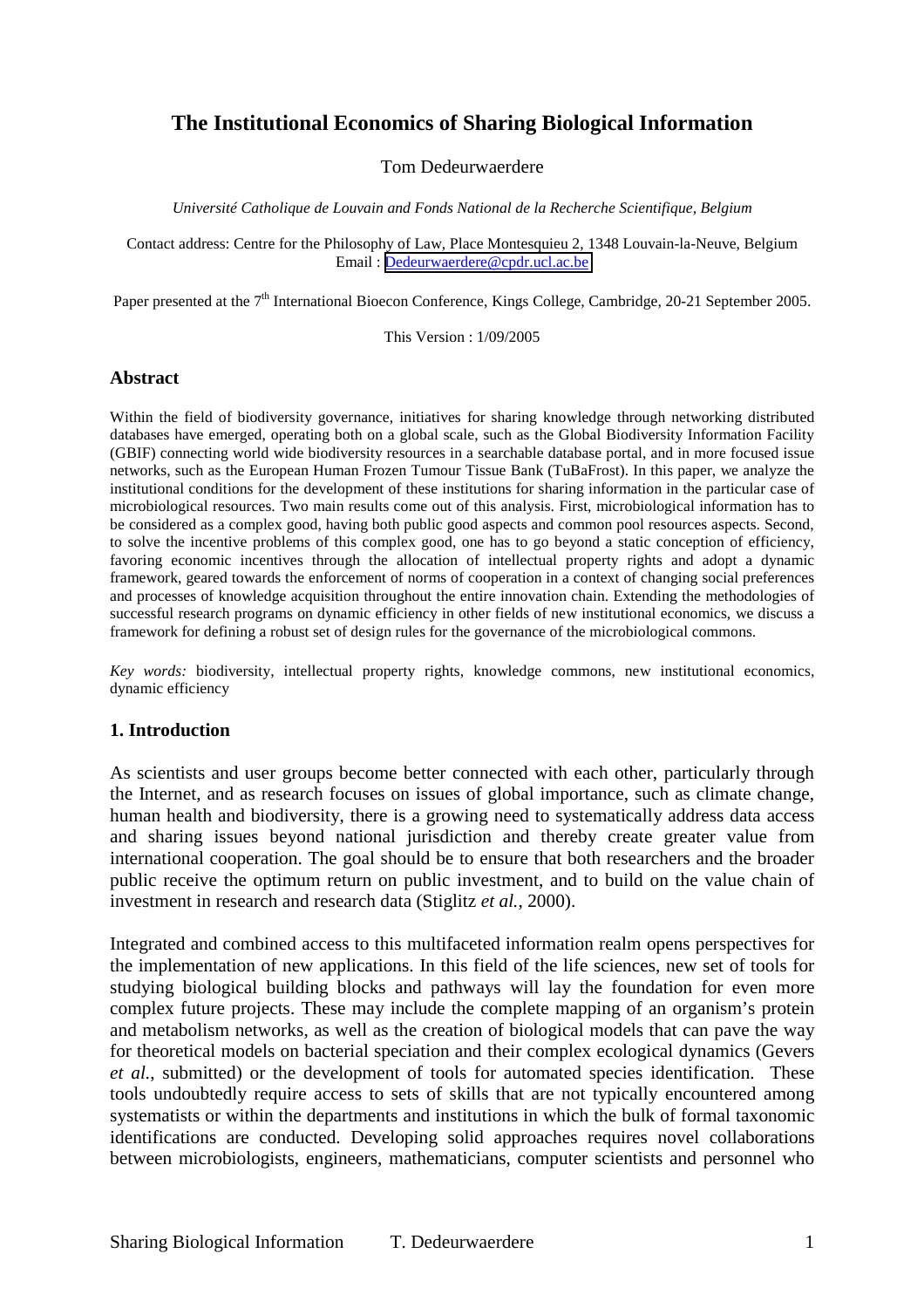have significant knowledge of the legal and socio-economic aspects of sharing biological resources and software tools in the public domain.

For several reasons, the particular case of microorganisms is an ideal prototype to focus on for the analysis of the setup of collaborative endeavours for the exchange and sharing of biological information. Microorganisms are the smallest life forms, but together they represent the single largest mass of life on earth<sup>1</sup>. They are often stepmotherly treated in general biodiversity projects, but analogous to the role of dark matter that is invisibly hidden across the universe, microorganisms cannot be neglected for the creation, maintenance and restoration of balance in virtually all ecosystems. All life on earth is inextricably intertwined with microorganisms as they are critical to maintaining the health of organisms that depend on them for nutrient, mineral and energy recycling, while conversely some microorganisms can cause infectious disease when they overlap with susceptible hosts. Microorganisms present a high degree of biological diversity, using biological and chemical processes that exist nowhere else in nature. Consequently, we can look to the world of microorganisms as a vast, mostly untapped resource of biotechnological potential, and we can study them to understand the majority of life processes to further unravel the basic mechanisms of life on earth.

Within the field of microbiology, initiatives for sharing information through networking distributed databases have emerged, operating both on a global scale, such as the consortium for Common Access to Biological Resources and Information (CABRI), connecting world wide microbiological resources, and in more focused issue networks, such as the European Human Frozen Tumour Tissue Databank (TuBaFrost). From a governance perspective, these networks face the increasing pressure from the development of global markets. In particular, the introduction of new standards of intellectual property protection during the last two decades has had a profound impact on the sharing of data and resources in the field of the life sciences. Two of the most influential and widely debated changes in this context are the 1980 Bayh-Dole Act in the US (Rai and Eisenberg, 2003) and, more recently, the 1996 EU database directive 96/9/EC (Reichmann and Uhlir, 1999). The Bayh-Dole act explicitly gives universities the right to seek patent protection on the results of government sponsored research and to retain patent ownership. As a consequence, in the period from 1980 to 1992, the number of patents granted per year to universities in the US increased from fewer than 250 to almost 2700 (Rai, 1999, p. 109). The EC database directive 96/9/EC is a landmark decision that lowered the standards of eligibility to database protection. Indeed the database directive offers copyright protection to databases that are original in the selection or the arrangement of the contents, but also offers protection to non original databases if one can show that there has been a substantial investment in either the obtaining, the verification or the presentation of their contents. So this extends protection to library catalogues for instance, but also to biological information facilities that network different existing databases.

These rulings have to be situated within the wider phenomenon of the globalization of intellectual property rights that has accompanied the genomics revolution in the life sciences and the digital revolution in information technologies. This new context has played a key role in stimulating innovation and new market developments in the life sciences. However, it is also posing a key challenge to life sciences research for public purposes, as the research communities have to adapt their strategies and design new institutional arrangements allowing

<sup>&</sup>lt;sup>1</sup> The world of microorganisms, or microscopic organisms, includes bacteria and archaea, yeast and fungi and unicellular animals (protista). In practice however, the term microorganism also refers to microscopic parts of organisms, such as plasmids, phages, DNA probes, plant cells and viruses and animal and human cell lines.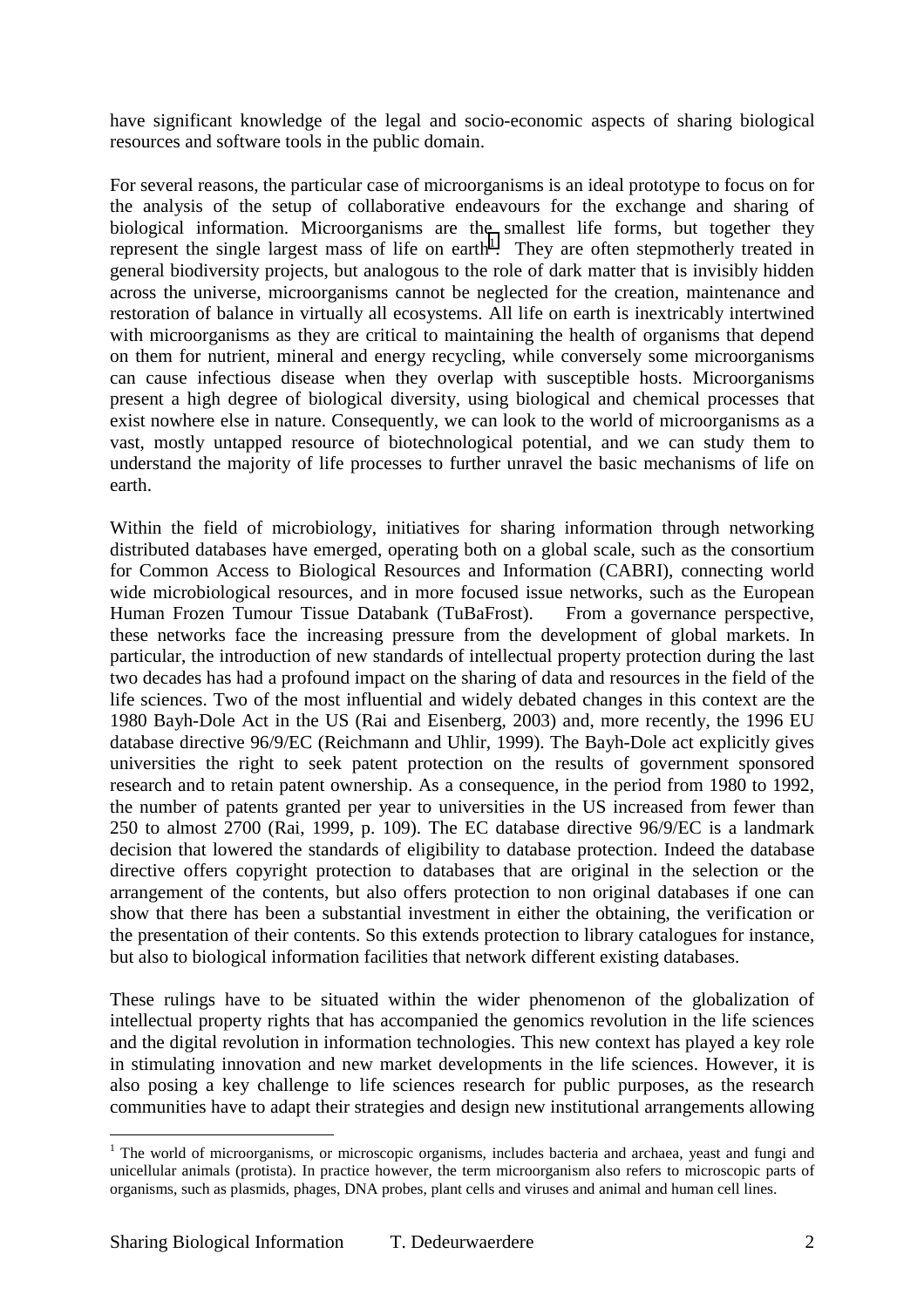to provide services of general interest in an increasingly competitive and international environment.

In this paper, we will analyze the models for institutional design of database sharing in this context of global intellectual property rights. In particular, we will rely on contemporary insights in new institutional economics that show the necessity to develop new forms of collective action to deal both with the insufficiencies of market solutions and the limits of the new forms of public regulation, in the context of the construction of a research commons for scientific data (Reichman and Uhlir, 2003; Hess and Ostrom, 2003; Hess and Ostrom, 2005a). For instance, within the related field of digital communication, the development of E-print repositories such as arXiv.org and BioMedCentral or the development of trusted digital repositories for knowledge of general interest is based on the coordination between groups of scholars and information specialists for the building of a common knowledge pool. What is new in these initiatives is that authors are participating in an international epistemic community that is committed to building an interoperable global scholarly library –with the goal to obtain higher joint benefits and to reduce their joint harm from the enclosure process. In the case of database fusion in the field of microbiological resources, the recourse to such collaborative arrangements seems also necessary, in order to cope with the problems of uncertainty and complexity of the innovation process. In particular, collective arrangements in the knowledge networks seem necessary to go beyond market insufficiencies created by the unpredictable character of the automated knowledge creation process and to create new partnerships between the diverse set of both public and private actors that are involved in the entire innovation chain.

We will further build upon these proposals in order to elaborate a framework for the analysis of institutional choice in the field of the microbiological information commons. In the first part, we will develop a model to describe the transaction situation and then discuss different institutional solutions for data sharing that have been proposed to cope in a cost-effective manner with the incentive problems in the field of micro organisms. In the second part, I will argue for the necessity to complete this static approach of economic efficiency, which favours economic incentives through the allocation of intellectual property rights, and argue in favour of the adoption of a dynamic framework, geared towards the enforcement of norms of cooperation in a context of changing social preferences and processes of knowledge acquisition throughout the entire innovation chain.

### **2. Setting the stage: the transaction situation and governance models**

Data sharing of microbiological information is essential for expedited translation of research results into knowledge, products and procedures and to improve matters of general interest such as the sustainable use and conservation of biodiversity. At present the widespread national, international and cross-disciplinary sharing of research data is no longer merely a technological matter, but also a complex social process in which researchers have to balance different pressures and interests. Purely regulatory approaches to data sharing are not likely to be successful without consideration of these factors, as technology itself will not fulfil the promise of e-science. Information and communication technologies provide the physical infrastructure. It is up to national governments, international agencies, research institutions and scientists themselves to ensure that the institutional, economic, legal, and cultural and behavioural aspects of data sharing are taken into account (Arzberger *et al.*, 2004).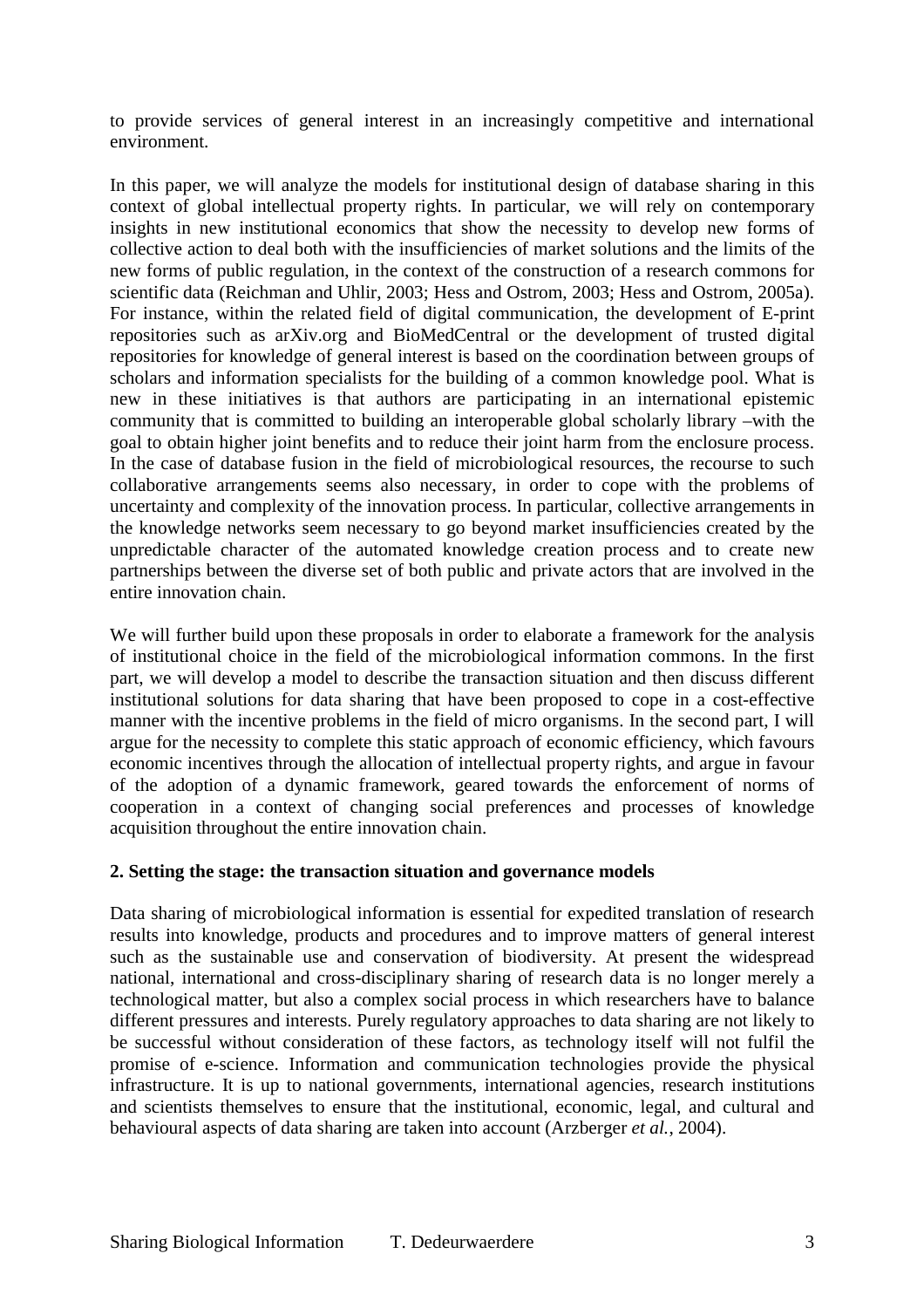The key players, providing the infrastructure for the sharing of microbiological information, are the bio-banks and culture collections, which organise the collection, conservation, curation and exchange of biological resources and related data. Those collections are an outgrowth of the conventional pre-genomics *ex situ* collections of biological materials that have progressively developed into multi-service facilities called Biological Resource Centres. The concept of Biological Resource Centres (BRCs) was proposed in an influential OECD report in 2001, which defines BRCs as "service providers and repositories of the living cells and, genomes of organism, and information relating to heredity and the functions of biological systems" (OECD, 2001, p. 11). As such, BRCs contain "collections of culturable organisms (e.g. micro-organisms, plant, animal and human cells), replicable parts of these (e.g. genomes, plasmids, viruses, cDNAs), viable but not yet culturable organisms, cells and tissues, as well as databases containing molecular, physiological and structural information relevant to these collections and related bioinformatics" (*Ibid*.). While "BRC" refers to collections of resources from any origin, including human origin, the term "biobank" refers more particularly to organized collections of biological samples from human origin and the data associated with them<sup>2</sup>. Like BRC, biobanks come in many different forms, according to the type of samples that are stored and the domain in which they are collected.

Different initiatives for sharing knowledge through databases, gathering knowledge from different fields of microbiology exist, such as within the CABRI or the TuBa Frost network mentioned in the introduction or the ongoing Global Biodiversity Information Facility (GBIF) project<sup>3</sup>. These networks face the increasing pressure from the development of global intellectual property rights, which has lead to a competition for the ownership of previously shared resources. In the same time, the role of the state in the provision of services of general interest, such as public collections and databases, is gradually shifting from direct intervention to regulation of markets or *quasi*-markets. In the context of this new role of the state, cost effective access can for example be guaranteed through introducing a general research exemption for database access for non-commercial research. In a similar manner, exchange of biological material can be regulated through compulsory clauses in the contractual arrangements for the exchange of biological material, specifying the origin of the resource and / or prior informed consent.

From an economic point of view, microbiological information has been characterized as being part of the public domain (Oldham, 2004, p.59; Williamson, 1998, pp. 9-11; Smith *et al.*, 2004), implying appropriate public and regulatory institutions for guaranteeing its provision. However, this characterisation is very broad and, as has been shown in recent research (Kaul *et al.*, 2003), the notion of the public domain covers a heterogeneous set of transaction situations and incentive problems, calling for a more fine grained approach.

That's why we will focus on the following questions: What are the characteristics of the good that is exchanged and the related incentive problems for provision and use of the good? (2.1.); what are the institutional solutions for dealing with these complex incentive problems that are currently being proposed (2.2.)?

 $2$  One can for example refer to many facilities in the field of cancer research that initially only were conserving cancer cell lines, but which have organised themselves on the model of BRCs in integrated service provider facilities. A good example of such a reform based on the BRC concept is the European network of blood cord facilities coordinated by the "Ospedale Maggiore" hospital in Milan (prof. Paolo Rebulla).

<sup>&</sup>lt;sup>3</sup> Cf. www.cabri.org and www.gbif.org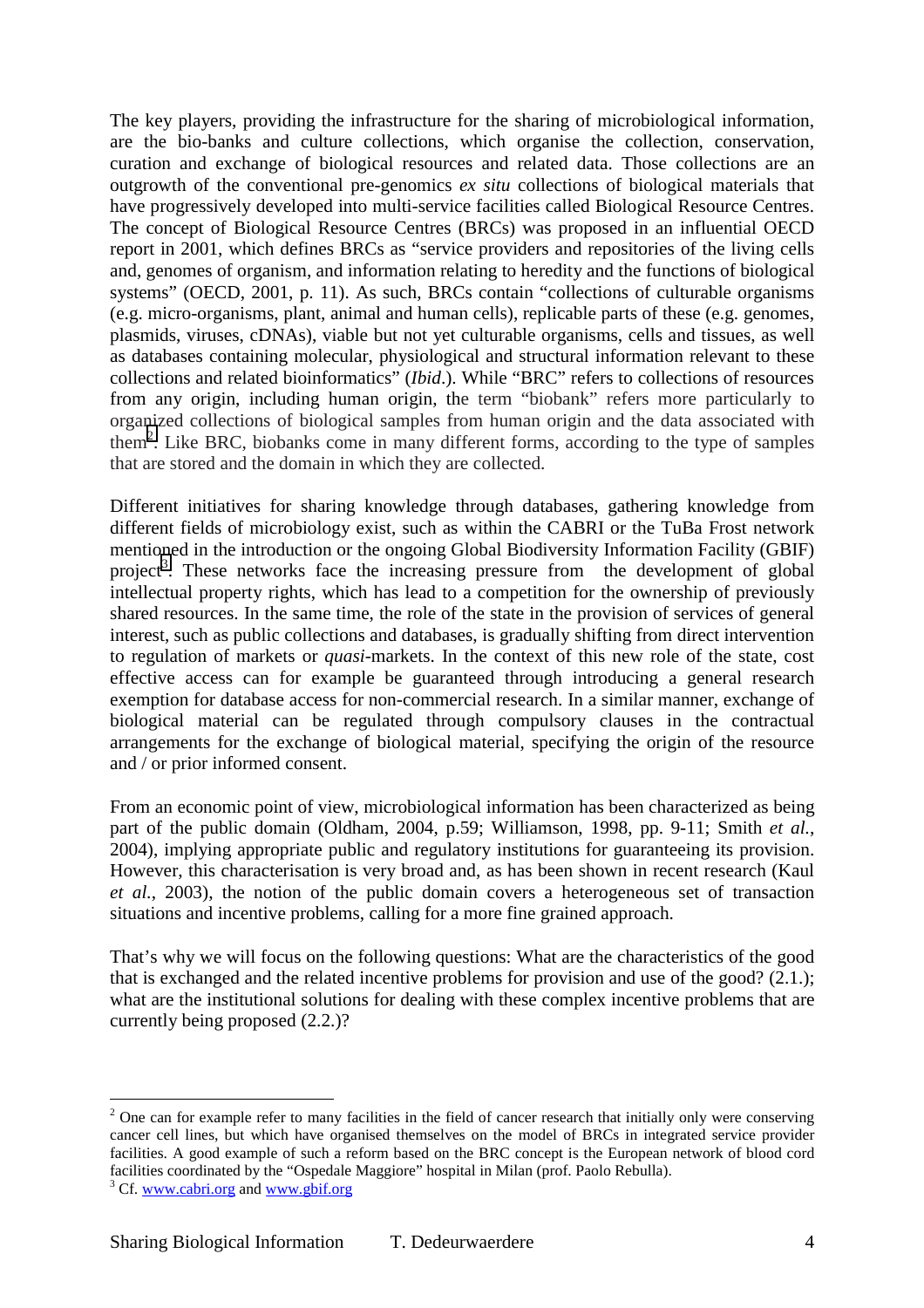### *2.1. Microbiological information as a common pool resource*

In general, goods that fall into the public domain – or what is often called in the legal literature the "commons" (Lessig, 1999; Benkler, 1998) – are characterized by nonexclusiveness in consumption (Kaul *et al.*, 2003, p. 79). That means, the public domain covers a broad set of phenomena where multiple users are in some way sharing a resource (Hess and Ostrom, 2005a, p. 1). A useful distinction in this broad category of the commons, allowing a better understanding of the incentives that lead to practices of information sharing, is the distinction between public goods and common pool resources. Both are characterized by nonexclusiveness and hence sharing of resources. However, in the case of public goods, the consumption of the resource by one does not diminish the possibilities of consumption by others. Paradigmatic examples are mathematical *formula*, new ideas, technical standards or virtually unlimited natural resources such as the light of the sun. In contrast, in the case of common pool resources, the resource is available to all, but one person's benefit substracts from the products available to others. This is typically the case of depletable resources such as forests, nature parks and clean atmosphere.

Individuals involved in the production of public goods face the problems of potentially perverse incentives related to the production process, such as the presence of persons benefiting from a public good who are not contributing to its production (Hess and Ostrom, 2005a, pp. 3-5). In the case of common pool resources, however, since there is subtractability in use, potentially perverse incentives exist both on the production and the consumption or use side (*Ibid*., p. 3). For instance, all common pool resources are exposed to the risk of "overharvesting" and pollution of the resource.

The microbiological information that is managed and exchanged through BRCs or global information facilities such as GBIF shows characteristics both of public goods and common pool resources. In table 1, we have illustrated this distinction and the related incentive problems for three components of the knowledge commons : the information as a nonphysical flow unit that is exchanged within the collaborative networks, the physical flow units or artefacts through which the information is exchanged and the resource system or facility storing the ideas and the artifacts (Hess and Ostrom, 2003, pp.128-130).

First, information as an immaterial good stored in a facility clearly has the characteristics of a public good. It is a resource shared by multiple individuals in a non-exclusive way and it is non-depletable. The use of an idea by someone does not substract form the capability of another individual from using the same idea at the same time. As such, in a similar manner as in the case of the self-archiving initiatives in the field of scholarly communications (Hess and Ostrom, 2003, p. 143), researchers that are participating in the building of the global biological information facilities are building a universal public good for which the more who have access, the greater the benefit to everyone (*Ibid.*). Positive incentives that play a role in the self-archiving initiatives, such as cost reduction of publication and access, scientific recognition and credibility that comes with public disclosure, increased visibility of information and instant publication and dissemination (Hess and Ostrom, 2005, p. 5), also have been documented in the field of the microbiological information commons (Rai, 1999, p. 92-95).

Second, information as a non-physical flow unit has also been characterized as a depletable resource and hence presents characteristics of a common pool resource. Indeed, the value of the information for the users is not only related to their possibility to access a stock or a pool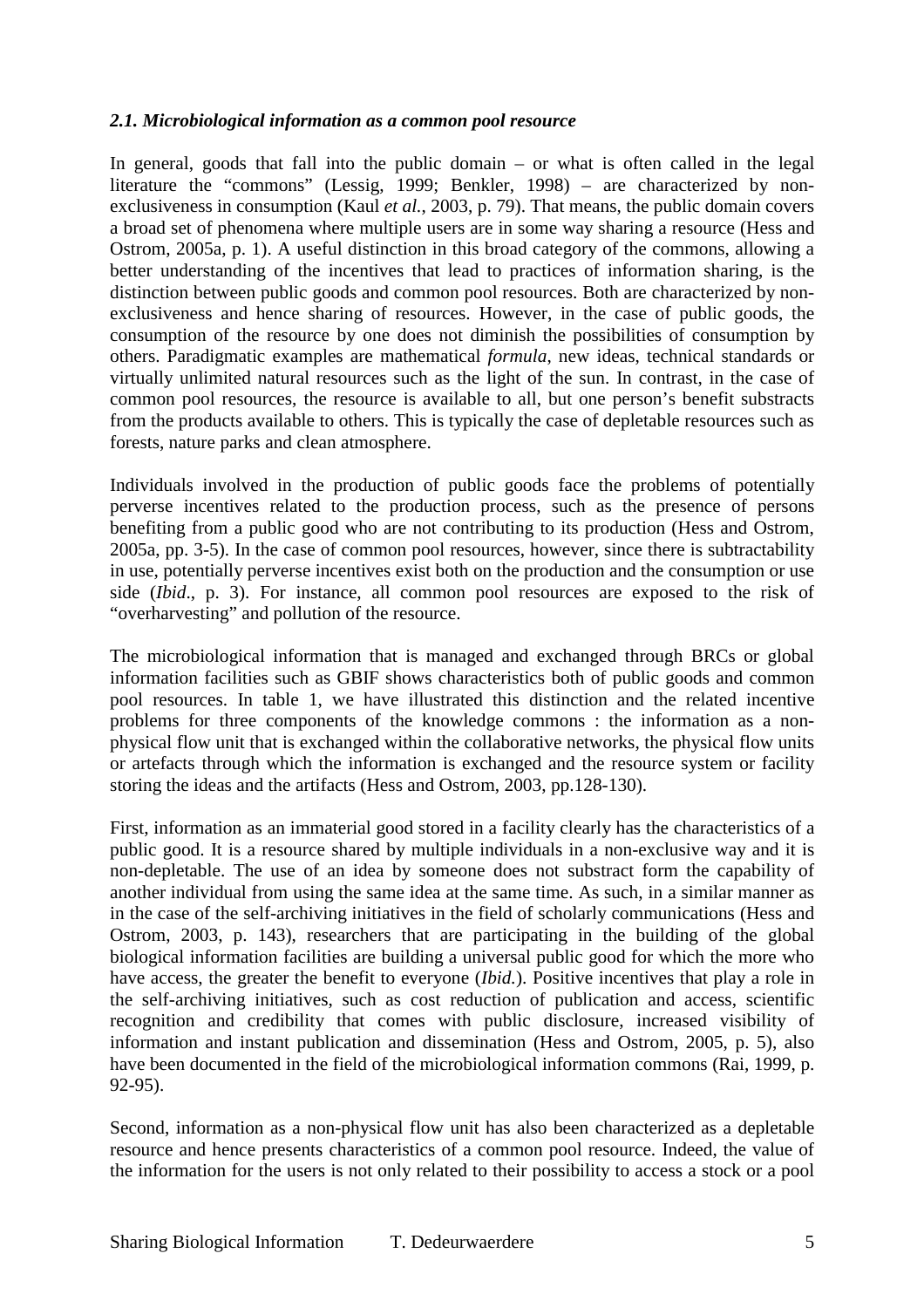of accumulated knowledge somewhere in an *encyclopaedia* or a digital repository, but is also related to the quality of the flow of the information. By exchanging the information, it is consumed, verified, completed and interlinked with other information. It is this complex process of exchange and quality management that makes the information valuable to the users of the common knowledge pool. Sustainable management of this flow depends on the compliance with a set of rules, such as the verification of the quality of the information that is submitted in return to the common pool, appropriate citation of the source of the information and cross-lining of the information with the information generated by the users' communities of the concerned field of knowledge. Non compliance or violation of these rules deteriorates the common knowledge base and can lead to the "dry out" of the information flow. The distinction between the stock of information and the flow is very crucial in the field of the microbiological information commons, because of the increasing role of databases as a flow resource in the organisation of the information exchange.

|                                | <b>Information facility</b> | <b>Information flow</b>     | <b>Physical Storage system</b> |
|--------------------------------|-----------------------------|-----------------------------|--------------------------------|
| <b>Type</b><br>of <sub>1</sub> | <b>Public Good</b>          | <b>Common Pool Resource</b> | <b>Common Pool Resource</b>    |
| Good                           |                             |                             |                                |
| <b>Example</b>                 | Contribution<br>of          | Participation<br>the<br>to  | Common web server for          |
|                                | information to a global     | exchange of tumour tissue   | storing images                 |
|                                | information<br>biological   | data                        |                                |
|                                | archive                     |                             |                                |
| <b>Positive</b>                | Visibility,<br>public       | Access to first hand high   | On line verification of the    |
| incentives                     | recognition,<br>instant     | quality information related | diagnosis                      |
|                                | publication                 | to the data                 |                                |
| <b>Perverse</b>                | Underuse: low visibility,   | Misuse: use of the data     | storing<br>Pollution:          |
| incentives                     | lack of use                 | without contributing to the | redundant information that     |
|                                |                             | plagiarism,<br>flow,        | takes large portions of        |
|                                |                             | submitting low quality data | memory space                   |

**Table 1**. Incentive problems for the public good aspects and common pool resource aspects of the microbiological information commons (examples adapted from Hess and Ostrom, 2005b, table 1; for the simplicity of the presentation we merged production and use incentives).

As has been argued by Reichman in his work on database policies, the information contained in the databases is both the input of the knowledge generation processes in the information economy and the output of former knowledge generation and innovation processes (Reichman, 2002). Moreover, the use of the information in the microbiological commons often depends on the possibility to link databases back to "local knowledge", for instance the knowledge about the behavioural properties of a resource in the environment or the laboratory or, conversely, to test a possible path of innovation by confronting it with the downstream user communities.

Third, as we mentioned above, sharing microbiological information through microbiological information facilities is a complex endeavour that involves also the sharing of physical flow units and information technologies. For example, providing taxonomic or genetic data to a common database such as GBIF requires the use of a common data format, both on the level of the encoding formats and the transmission protocols. These common formats and protocols depend in turn on the design and permanent evolution of appropriate software specific to the common knowledge pool. Other non-exclusive resources that play an important role in the microbiological information commons are standardised technologies for the identification of the biological resources and numerical identifiers for a persistent identification of the data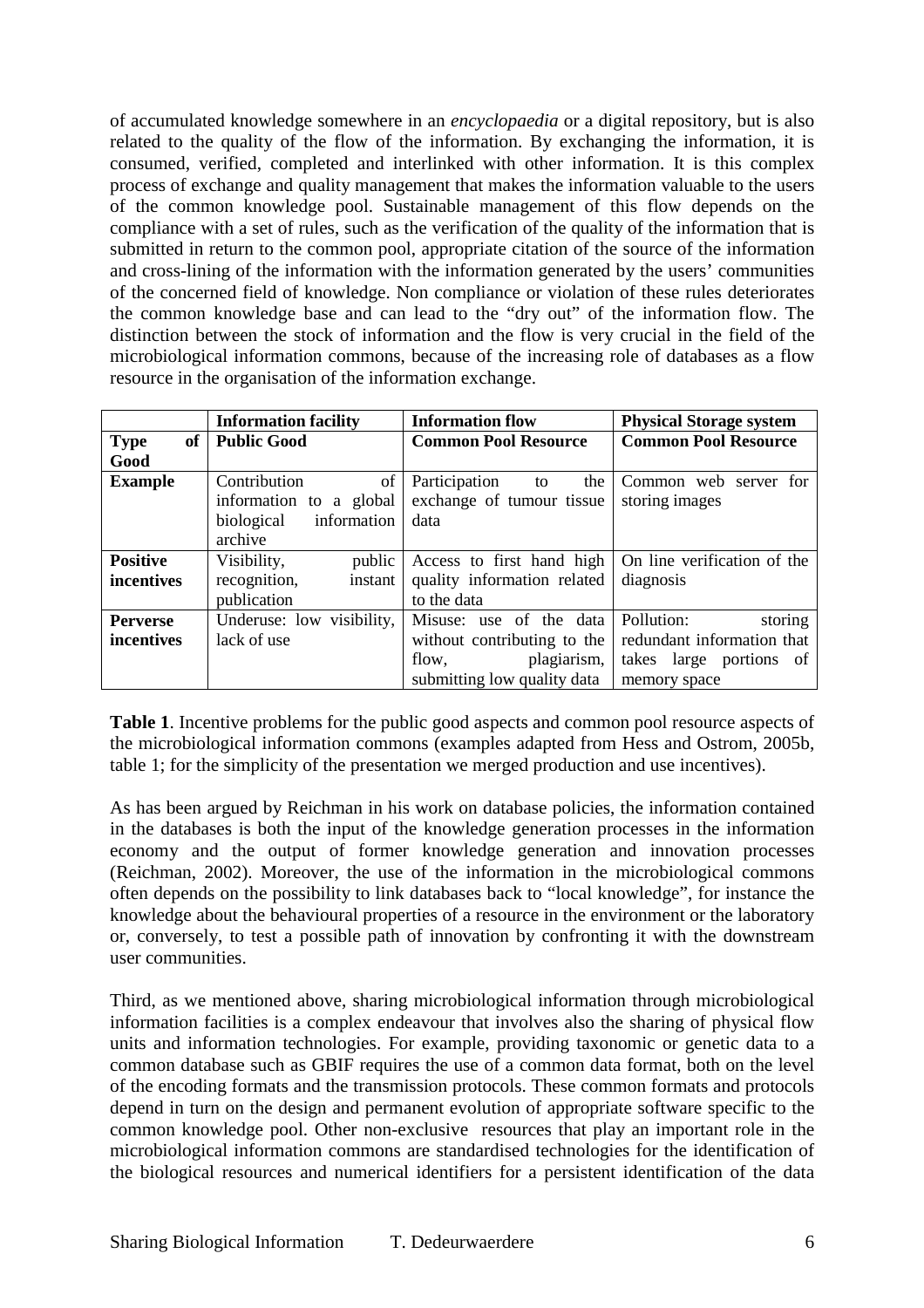throughout the process of data exchange with different user communities. Some of these resources are non-depletable in nature, such as common standards, and can appropriately be described as public goods. Others are depletable, such as the bandwith of the transmission infrastructure or the memory space on a common database webserver, and should be considered as common pool resources.

To illustrate some of the incentive problems associated with the microbiological information commons as a common pool resource it is interesting to consider a concrete example, the TuBaFrost Network<sup>4</sup>. The TuBaFrost network is gathering data of high quality frozen tumour tissue samples with a corresponding accurate diagnosis, stored in major European cancer centres and universities, by making it accessible and searchable through an uncomplicated query system on the Internet.

The TuBaFrost database is published in the restricted public domain. That means that the project portal can be accessed by all without restriction, and that the access to the search engine of the database is open to all science users, under the condition that they register to the website. The control of misuse of the information is done through the registration protocol : everybody can register through a simple web-interface, if he provides his name, e-mail and the reason why he uses the database. This allows an *ex ante* verification of the intent of the users and, through keeping track of the identity profile, an *ex post* control of misuse.

The access to other tools, such as self-archiving and the use of a service for the exchange of tumour tissues, is reserved to the project participants. One of the positive incentives to become full participant on the production side is indirect. Through being involved in the generation of a high quality information flow on tumour tissue samples, the partners expect to have access to first hand high quality information related to the data in question<sup>5</sup>.

A key physical resource that is shared in the project is the Nanozoomer, which allows to store representative histology images in a central database, enlarge them 20x or 40x and access them through the virtual tumour bank. The advantage is that, through the addition of images to the virtual tumour bank, diagnosis can be verified on line. However, this creates also a depletable resource to be shared, which is the disk space of the central database.

Because of these different layers of resources to be shared, the organisation of the Tubafrost network depends on the solution of a complex incentive problem, in which one has to deal with different types of goods, pure public goods, such as the information itself that is contributed to the stock of common knowledge, and common pool resources, such as the selfarchiving facility and the Nanozoomer.

# *2.2. Institutional solutions to the incentive problems*

In the previous section we argued that data sharing in the microbiological commons implies the provision of different goods, most importantly the information facility, the information flow and the physical storage system for the digital artefacts. Providing these goods implies to deal with a complex incentive problem, facing a set of potentially perverse incentives such as free riding on the public maintenance of the information stock or misuse and misappropriation of the common information flow. In this section, we will analyze some of the collective actors' arrangements that have been currently considered for organising the data sharing in the

 $4$  www.tubafrost.org last visited  $4<sup>th</sup>$  of July 2005.

 $\frac{1}{5}$  Conversation with the project coordinator, Peter Riegman.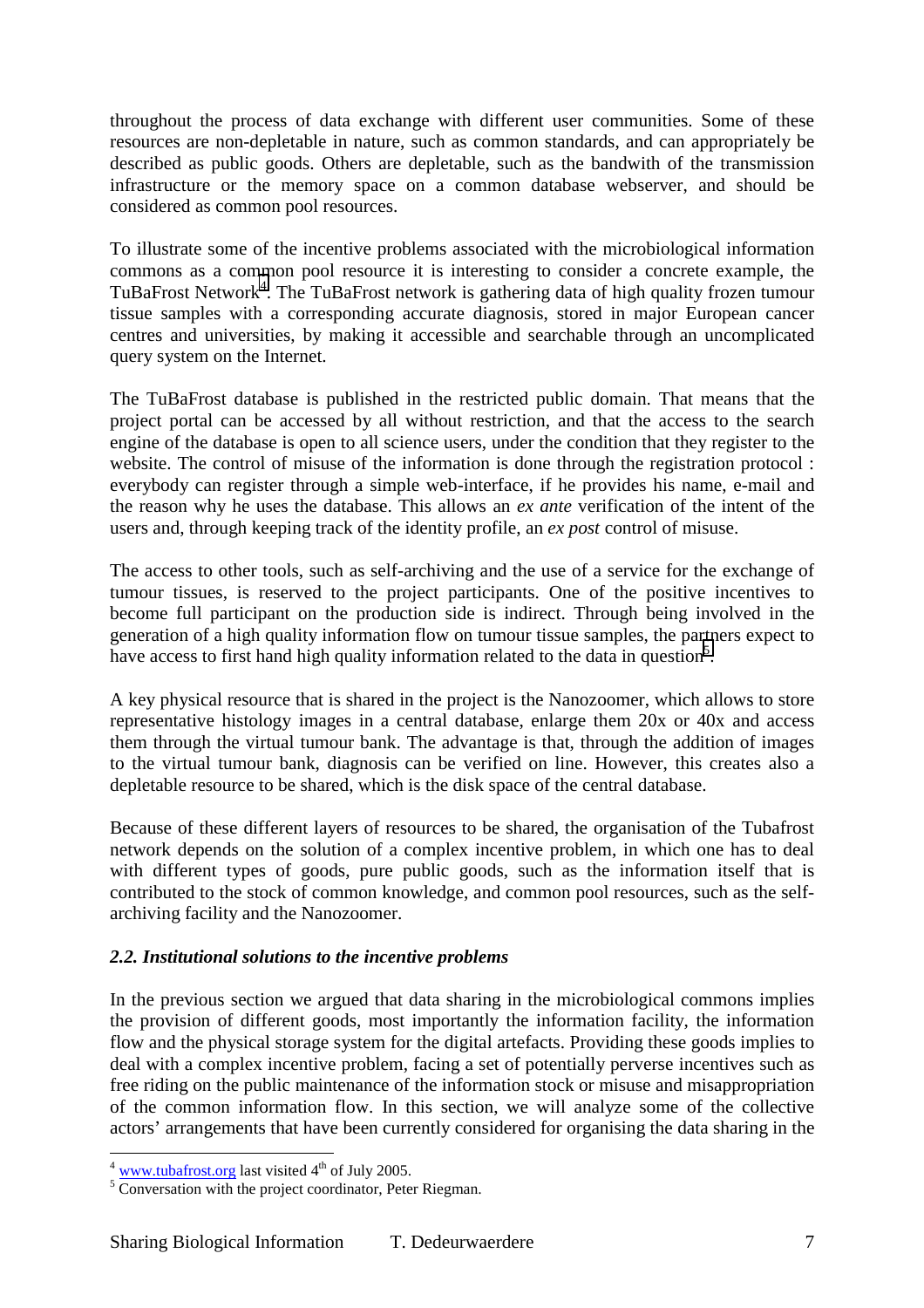microbiological commons, focusing more particularly on the role of property rights and contractual arrangements.

Institutional economics shows the role of well-defined property rights in helping to reinforce a long term perspective in the management of a resource and to stimulate investment in the design of institutional rules that can cope with the incentive problems (ref. Schlager and Ostrom, 1993; Demsetz, 1967). However, it is important to qualify this statement.

Firstly, well-defined property rights do not necessarily imply full ownership, nor *a fortiori* private ownership. As it has been shown, well-defined rights on a good, such as a natural resource, can for example include exclusion and management rights attributed to a private organisation, but the resource itself remaining in state ownership. In a similar manner, data sharing through a data portal can imply the exercise of management and exclusion rights by a dedicated organisation, without necessarily having to transfer the full ownership of the original databases to this entity. That's why economist have analysed property rights as a "bundle" of use and decision rights attributed to certain economic agents. Such bundle of rights specifies a set of operational rights (the use that one can make of a resource) and a set of collective choice rights (who can decide upon the future exercise of the rights on the resource). In their framework article, Hess and Ostrom (2005a) distinguish seven major types of property rights that are most relevant for the digital knowledge commons (cf. table 2).

|                             | <b>Access</b>                       | The right to enter a defined physical area and enjoy nonsubtractive benefits.                                                         |  |
|-----------------------------|-------------------------------------|---------------------------------------------------------------------------------------------------------------------------------------|--|
| 2.                          | <b>Contribution</b>                 | The right to contribute to the content.                                                                                               |  |
| $\mathcal{F}_{\mathcal{L}}$ | <b>Extraction</b>                   | The right to obtain resource units or products of a resource system.                                                                  |  |
| 4.                          | Removal                             | The right to remove one's artifacts from the resource.                                                                                |  |
| 5.                          | Management/<br><b>Participation</b> | The right to regulate internal use patterns and transform the resource by<br>making improvements.                                     |  |
| 6.                          | <b>Exclusion</b>                    | The right to determine who will have access, contribution, extraction, and<br>removal rights and how those rights may be transferred. |  |
|                             | <b>Alienation</b>                   | The right to sell or lease management and exclusion rights.                                                                           |  |

**Table 2.** The bundle of rights in the digital knowledge commons (source: Hess and Ostrom, 2005a, p. 14-15). Number 1 till 4 are operational rights, number 5 till 7 collective choice rights<sup>6</sup>.

Second, from the point of view of new institutional economics, property rights are considered in relation to the action outcomes that result from the attribution of these rights to certain economic agents regarding a specific domain and in a certain action situation. In particular, these outcomes depend on the effective institutional rules that are defined and enforced by the agents to exercise these rights. Property rights as such only authorize particular actions, but still need a set of workable institutions to make them effective in a particular action situation.

<sup>&</sup>lt;sup>6</sup> Full ownership is only acquired in the case of the possession of the full bundle of 7 major property rights, which includes the right of alienation of the resource.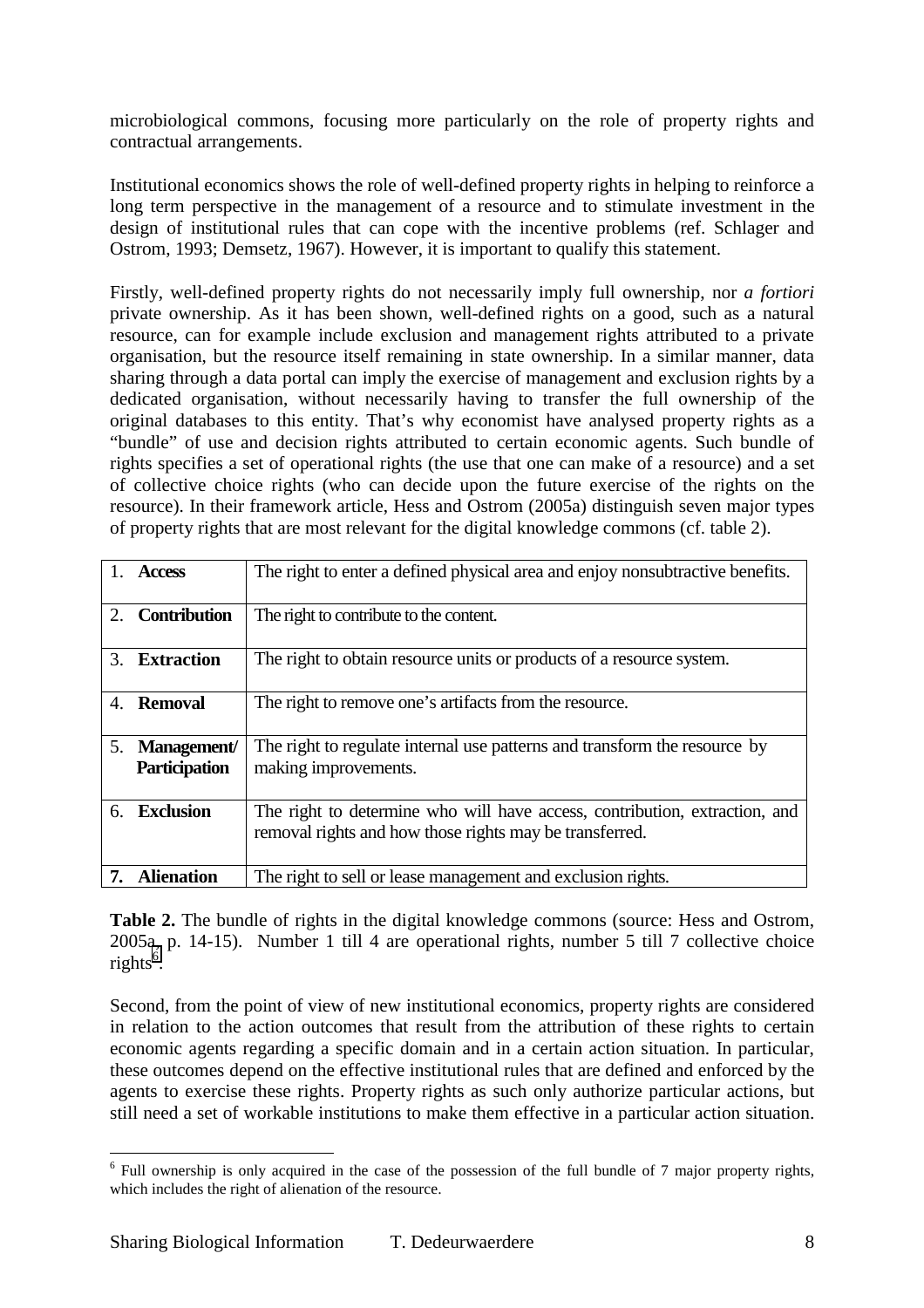The consequences of a set of property rights will hence depend on the cost and the availability of institutional arrangements that specify the exercise of the rights and the impact of the institutional arrangements on the actors' behaviour. For instance, in many cases of exclusive use goods, the exercise of private property rights has proven to lead to the most efficient outcomes. However, in other cases, the costs implied in the exercise of the private property rights, such as the creation and the enforcement of rules for market exchange and contractual arrangements, can be too high and have to be balanced against alternative institutional rules and property regimes. Most importantly, this means that no "one size fits all" property rights regime can be found.

In the field of the microbiological commons, three main institutional solutions are discussed in the literature: a model of free dissemination and two models based on conditional deposits for commercial and non-commercial use. All three are based on a form of decentralised ownership and include a certain level of collective management and exclusion rights. Such an institutional arrangement for the governance of the information flow is in accordance with the results that have been obtained from the case studies within the field of natural resource management. Indeed, these studies show that in order to deal with collective action problems within a common pool resource, there has to be at least common rules for exclusion and management. These rules are necessary in order to delimitate the boundaries of the common pool and impose graduated sanctions for compliance with the rules of use preventing depletion of the resource.

## *a. Facilitating free dissemination with decentralized ownership*

In a first model of data sharing, ownership remains with the individual data providers – and hence the right to alienation – but the providers transfer a part of their management and exclusion rights to a common dataportal.

Some key features of this first model can be analysed through the example of the Global Biodiversity Facility (GBIF). In the case of GBIF, different data providers provide data to a collaborative database, who makes the data in turn freely available to non commercial users, such as illustrated in figure 1 (cf. figure 1 at the end of the document). The ownership of the data and the related conditions on the use of the data remain with the original providers. That means that GBIF does not assert any intellectual property right in the data that is made available through its network. Moreover, all data are made available with the terms and conditions that data providers have identified in the metadata. However, even if GBIF does not assert any ownership rights, each data provider transfers some of the management and exclusion rights to GBIF as specified in the Memorandum of Understanding establishing the organisation. This transfer agreement allows to deal with different incentive problems related to the governance of the information flow as a common pool resource :

- 1. When registering their services with GBIF, the data provider has to sign the GBIF data sharing agreement. This agreement stipulates that the data provider makes reasonable efforts to ensure that the data are accurate and that the data provider includes a stable and unique identifier in the data (articles 1.4. and 1.5. of the *Data Sharing Agreement*).
- 2. The data provider has to be endorsed by a GBIF participant. GBIF participants are the signatories of the GBIF-establishing Memorandum of Understanding. Data participants maintain a stable computer gateway (the so-called data nodes) that makes data available through the GBIF network. The GBIF participants maintain services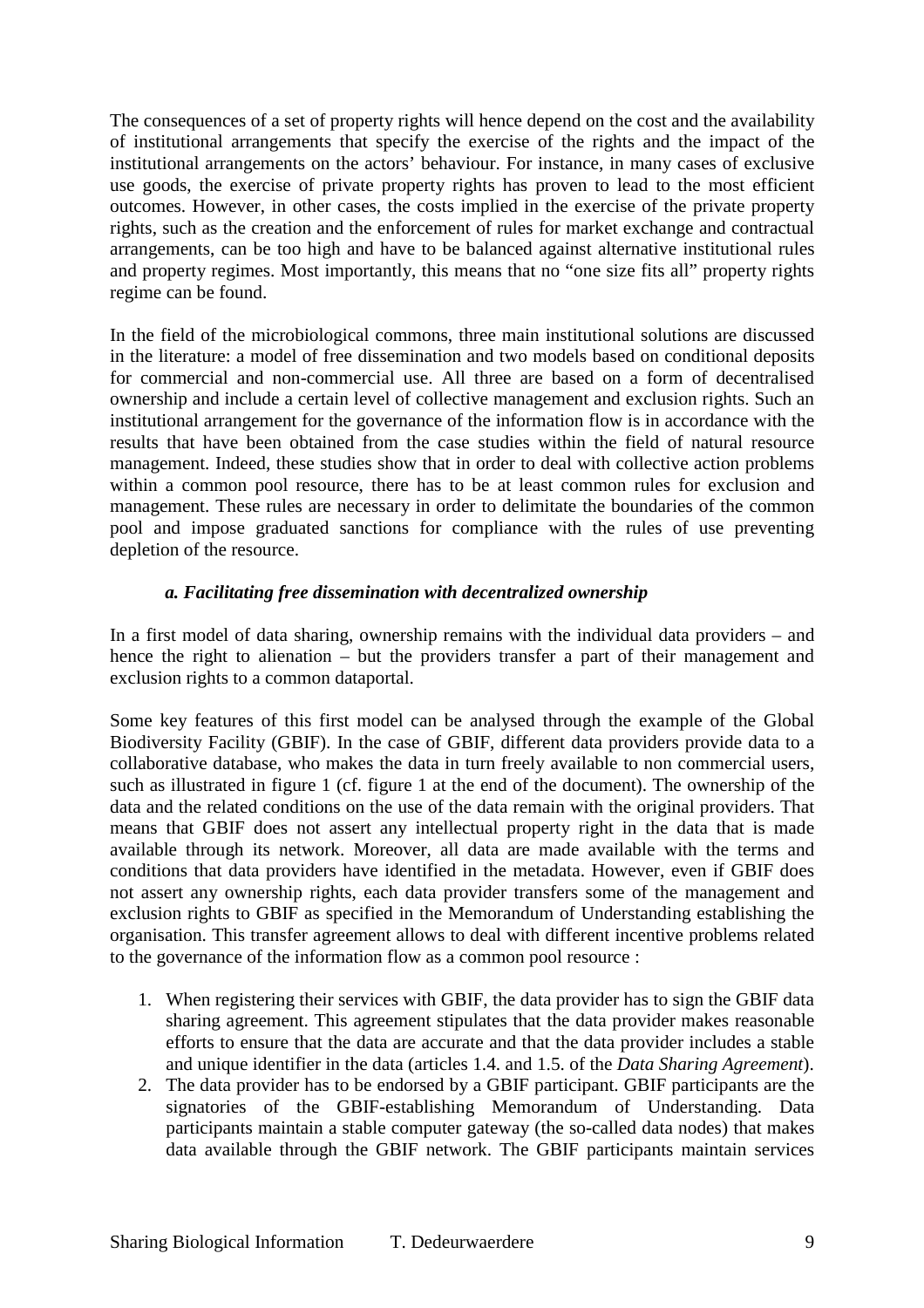that enable new and existing data providers in their domain to be integrated within the GBIF network (articles 1.8. and 2.4. of the *Data Sharing Agreement*).

- 3. The GBIF participants empower the GBIF secretariat to enter into contracts, execute the work program and maintain the central services for the GBIF network. In particular, GBIF secretariat may serve full or partial data further to other users together with the terms and conditions for use set by the data provider (article 1.7. of the *Data Sharing Agreement*).
- 4. Using data through the GBIF network requires agreeing with a *Data Use Agreement* when accessing the search engine. This agreement stipulates that users must publicly acknowledge the data providers whose biodiversity data they have used (article 1.4. of the *Data Use Agreement*).

Through this collective action arrangement, GBIF facilitates the free dissemination of biodiversity related data. In practice, GBIF is pooling data that are in most of the cases already in the public domain or that have been commissioned explicitly for public purposes and can receive wider audience through being accessible through the data portal. That's why some more sophisticated models have been developed to satisfy both the public research interests and the commercial opportunities, in so-called "two-tiered" models.

# *b. Organizing the licensing of data through a collective license organisation*

This first model is probably not appropriate for all type of micriobiological data sharing. Indeed the GBIF is focused on biodiversity related data, including substantial microbiological databases, but is not focused on the wealth of microbiological data that is relevant for research, but not directly relevant for biodiversity conservation purposes, such as for instance plasmids, viruses or human cell lines for cancer research. Moreover, certain types of data are relevant both for public research purposes and private R&D and would benefit from a more coordinated approach to the conditions of data licensing to commercial partners.

A report of an OECD working group on data sharing in neuroinformatics states some of the conditions under which a more stringent coordination of the conditions of commercial and non-commercial use of the database content is called for. Indeed, under public domain databases and/or in the absence of collective management of the conditions of follow-on use, data sharing does not guarantee under all circumstances credit to the individual researchers originally producing the data, nor provide them with any reward if extensions of their work are commercialised (Eckersley *et al.*, 2003, p. 155). Moreover, it only provides weak protection against the broader problem of "patent thickets" (*Ibid.,* 156).

Under these conditions, the OECD working group advices to use different contractual conditions for access to the database in the case of commercial and non commercial use. In this model, which is analogous to the dual licensing model used by some software developers<sup>7</sup>, non commercial redistribution is permitted by a copyleft license, under the usual conditions of mentioning the source of the data (guarantee of credit). Commercial use of the same data is permitted, under the condition to negotiate a specific contract that includes the restrictions upon this commercial use and specifies the license fee. The negotiation of these ownership licenses could be done with a Collective License Organisation administering the database (cf. figure 2 at the end of the document).

<sup>&</sup>lt;sup>7</sup> As for example in the case of the successful MySQL database software.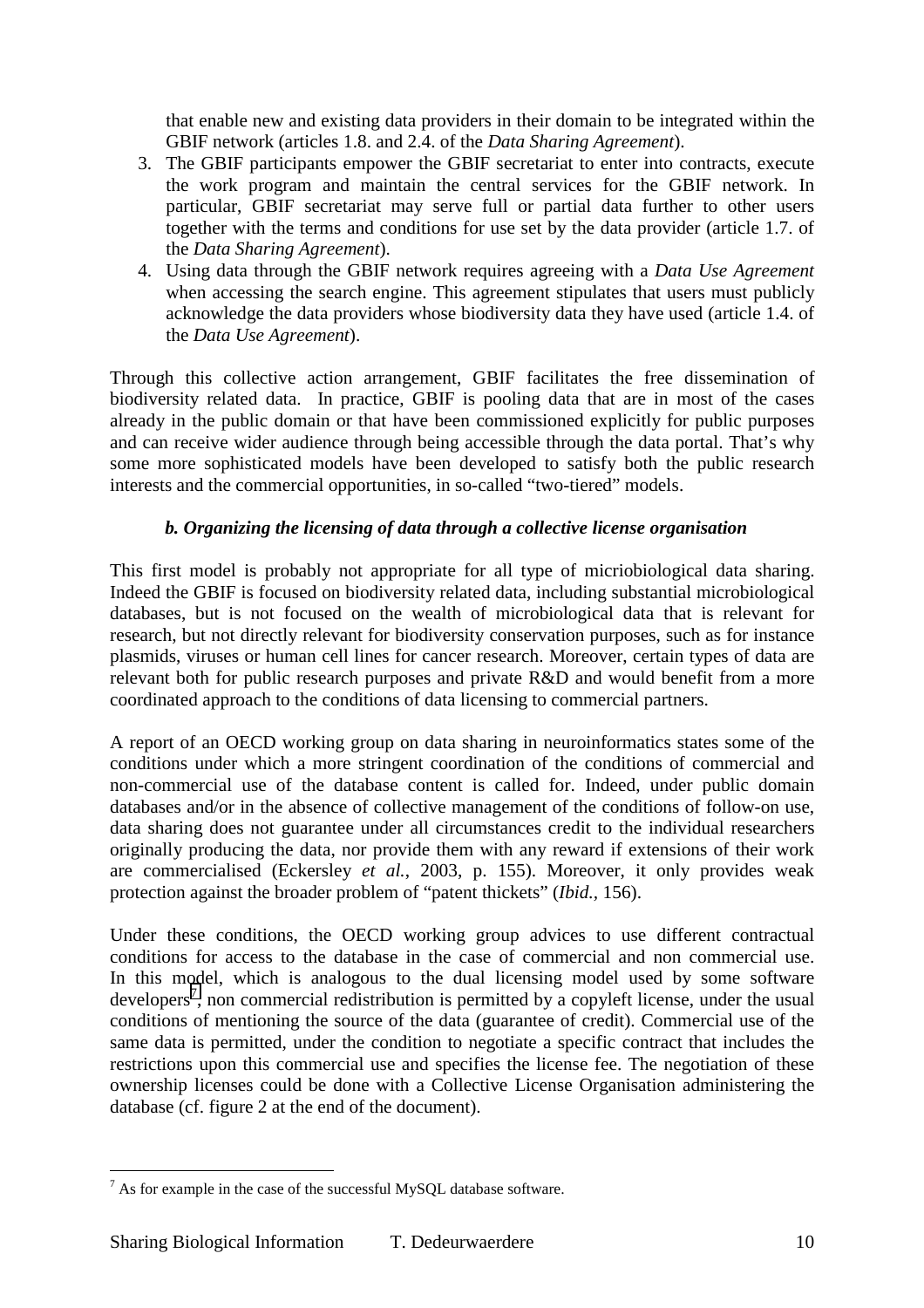## *c. Organizing licensing of data through agreed upon contractual templates*

The proposals of a dual licensing model for neuroinformatics data sharing is in many respects similar to the conditional deposits model argued for by Reichman and Uhlir in the broader context of the sharing of governmental funded scientific research data. However, in their work, they consider a negotiated solution, rather than the recourse to a Collective License Organisation (cf. figure 3 at the end of the document).

As argued by Reichman and Uhlir, because of the potential problems of leakage (moral hazard) and enforcement (accountability) in the Collective License Organizations, the data providers may very well balk at participating to collectively managed collaborative databases (Reichman and Uhlir, 2003, p. 433). Moreover, in the case of commercially valuable data, they might prefer to retain some autonomy negotiating the terms of their private transactions and / or they might want to impose restrictions on the uses of the data deposited for commercial purposes. Under such conditions, data sharing on the basis of a multilateral negotiated agreement is to be prefered. The core of their proposal is a common agreement on the contractual templates to be used in the transactions with public or private partners. To succeed, "these templates must be acceptable to the universities, the funding agencies, the broader scientific community, and the specific sub-commities – all of whom must eventually weigh in to ensure that academics themselves observe the norms that they would thus have collectively implemented" (*Ibid* : 439).

## **3. Enhancing dynamic efficiency**

In the first section I argued for the importance of considering the microbiological information commons both in its public good aspect and its common pool resource aspect. The latter is especially related to the "flow" character of the resource, which is depletable in nature and depends on appropriate contribution of each network partner and clear rules for dealing with opportunistic behaviours. However, the proposed institutional options that we considered still are situated in a static conception of economic efficiency. Indeed the *rationale* is to look for the optimal institutional design given a certain transaction situation. Nevertheless, as has been shown elsewhere, this static approach to institutional choice has some important weaknesses (Young, 2001; Brousseau, 2000). In particular, in situations of changing and controversial social contexts, one of them cannot make an *ex ante* evaluation of the best possible institutional solution. That's why several authors argue in favour of adopting a dynamic approach to economic efficiency (Ostrom, 1998; Eggerston, 1990; Denzau & North, 1994; Knight & North, 1997; Rai, 1999). Such an approach is not geared towards the *ex ante* allocation of resources and institutional means, but rather to creating incentives for permanent adaptation and innovation through reflexive processes of social learning and institutional experimentation. We have illustrated this distinction between static and dynamic efficiency in table 3.

Especially in the situation of complex global interlinkages that characterizes the microbiological information commons, dynamic efficiency plays a key role in enhancing the effectiveness of governance arrangements. The viability of the collaborative databases crucially depends on the enforcement of norms of cooperation and the presence of learning mechanisms that allow the emergence of common beliefs. For example, the introduction of the new rules of intellectual property rights has lead to a decline of the *sharing ethos* in the science communities, and hence new cooperative networks and norms have to be developed in order to sustain the practices of data sharing. In other cases, important changes have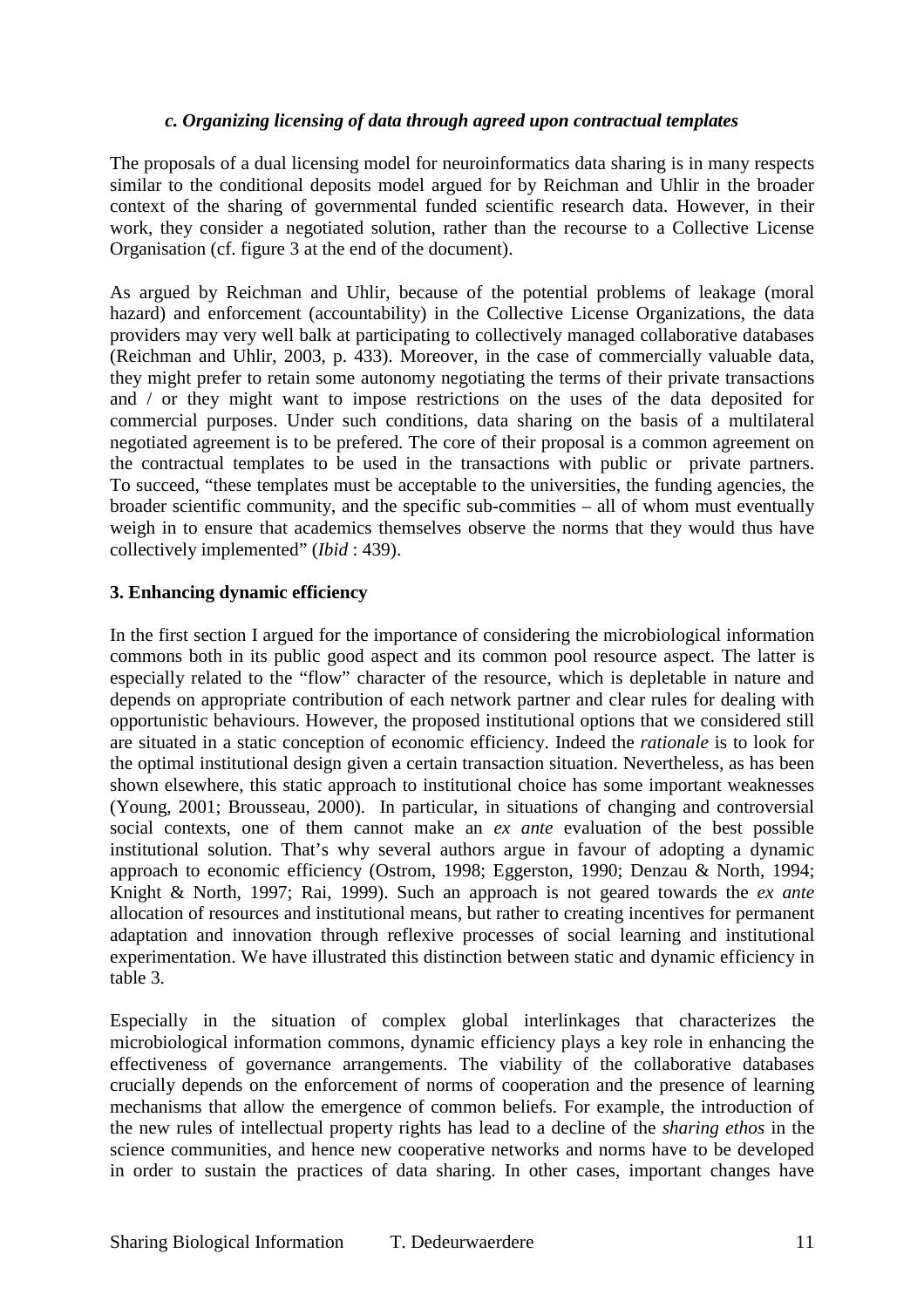occurred on the level of the beliefs of different actor communities. For example, the new concepts that resulted from the work in the OECD working group on the relationship between bioinformatics and biodiversity was one of the key factors that allowed innovative partnerships to emerge between institutions having very different institutional policies at the outset.

|                             | Assumptions                                                                                    | Role of institutions                                                                                                                                               |
|-----------------------------|------------------------------------------------------------------------------------------------|--------------------------------------------------------------------------------------------------------------------------------------------------------------------|
| <b>Static</b><br>efficiency | Bounded rationality and<br>opportunistic behaviour<br>Preferences are given and<br>known       | Optimisation of transaction costs through<br>the (ex ante) definition of property rights<br>and (ex post) supervisory mechanisms<br>ensuring cooperative behaviour |
|                             | Alignment of the economic<br>coordination structures to the<br>transaction situation           |                                                                                                                                                                    |
| Dynamic<br>efficiency       | Bounded rationality and<br>opportunistic behaviour.<br>Evolving distribution of<br>preferences | Sustaining the dynamics of innovation<br>and adaptation through learning and<br>addressing a plurality of social valves                                            |
|                             | Co-determination of political<br>environment and economic<br>coordination structures           |                                                                                                                                                                    |

Table 3. Some key features of the difference between static and dynamic efficiency (adapted from Dedeurwaerdere, 2005, p. 489).

In the field of institutional economics two important families of models have been developed for studying dynamic efficiency (Dedeurwaerdere, 2005, pp. 481-484). A first family of models, which one can call "structuralist" models, focuses on a set of cases where particular configurations of rules and norms have lead to sustainable outcomes and enhanced welfare (Ostrom, 1986). From an in depth analysis of the conditions of success of these configurations a set of "design rules" can be defined for creating institutional incentives for enforcing norms of cooperation. A second family, which we one can call "process", focuses on the historical processes of continuous change in rules (North, 1990). Here the stake is to analyse the conditions that have lead to an enduring process dynamic interaction between rules and changing beliefs in a given transaction situation. Through this analysis, the goal is to identify certain bottlenecks or deadlocks of the learning processes that have lead to suboptimal outcomes in the past such as the restriction of the learning process to established interests or the absence of a clear institutional mandate for learning.

The distinction between these two types of models allows pointing to a double dynamic role of governance institutions in influencing the social context of the collaborative database initiatives: first, their role in enforcing the norms of cooperation and within the network of concerned actors of the self-governed collective action arrangements and second, their role in building a process of social learning geared towards common beliefs among different actor networks and institutional settings. In this section, I will argue for the importance of considering these two types of dynamic efficiency in developing a dynamic framework of analysis for the governance of information sharing in the microbiological commons.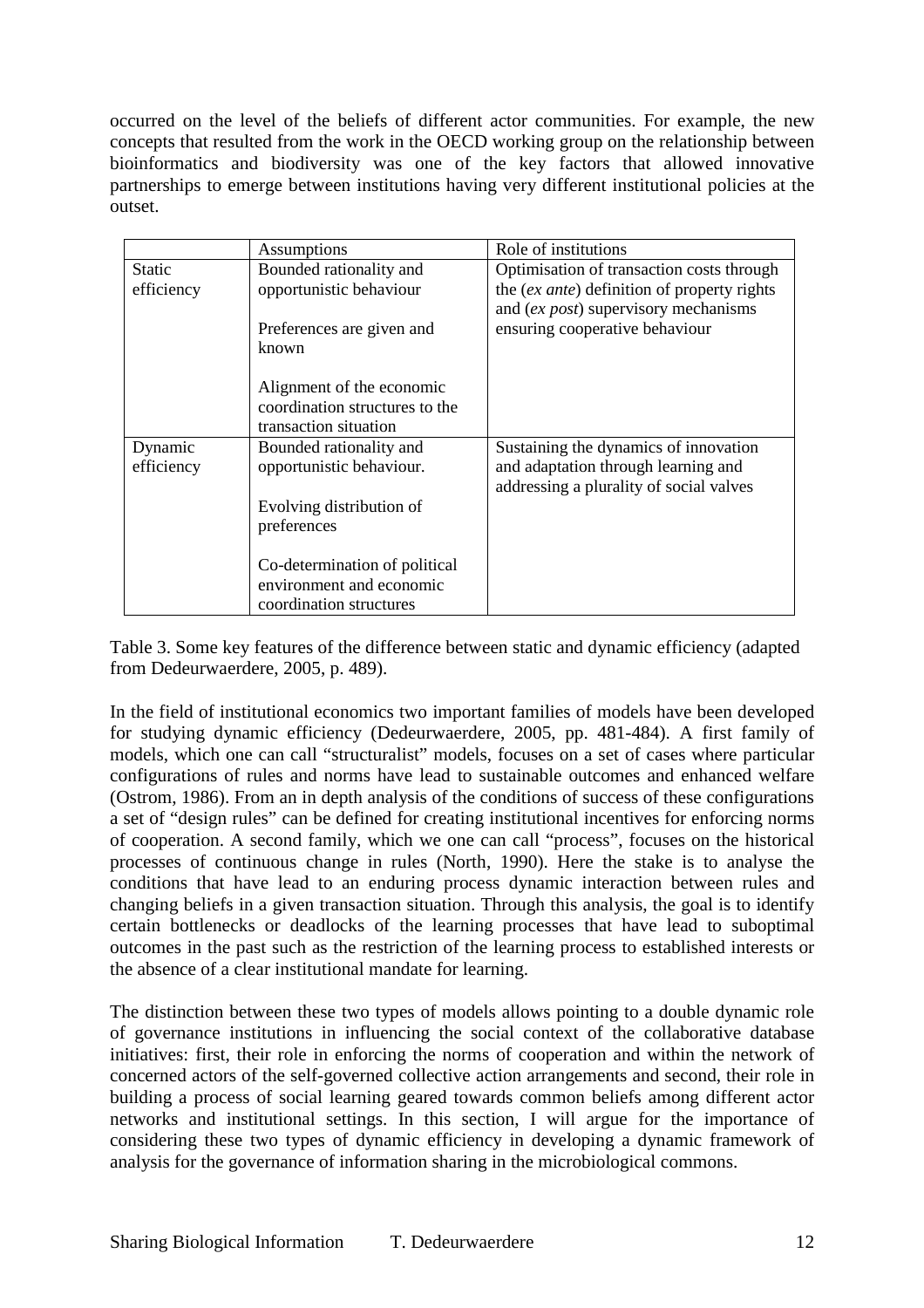## *3.1 Dynamic efficiency of norm change*

The introduction of new rules of intellectual property rights for results of governmentally funded basic research had a major impact on the norms of the science community. First, the norms that characterize fundamental research such as common cumulative heritage, independent inquiry and originality (Merton, 1973) have to compete since with norms of exclusion and profit raising that gain ground in the researchers' community. An often cited example is the survey by Blumenthal among life science faculty, showing that participation by academics to industry funded research is associated with a delay in publication of their research results greater than six months because of issues of intellectual property rights (Blumenthal, 1997).

The design of self-governed collective action institutions has also to take into account this changing social context. However, under conditions of changing norms, the institutional rules that one would like to adopt will alter in turn the norms of the concerned actors and hence one cannot establish any more a linear relationship between a given set of rules and their outcomes. Under such conditions, comparative analysis has proven useful to study the interaction between rules and the social context. As has been shown in the case of the research on common pool resources, focusing on effective "social possibilities", where particular configurations of rules and norm have lead to sustainable outcomes and enhanced welfare, allows to define a set of robust design rules that are common to the successful endeavours. This "structuralist" methodology has also proven useful in the field of the knowledge commons. In their seminal research, Hess and Ostrom (2003; 2005a) show that some of the features of this comparative analysis can be adapted for the study of the new digital knowledge commons. For instance, a report of the Research Library Group and OCLC, cited by Hess and Ostrom in their initial paper (2003), defines the required actions and rules for creating a succesfull cooperation in the particular case of trusted digital libraries as having (a) audibility, security, and communication; (2) compliance and conscientiousness; (3) certification, copying controls, and following rules; (4) backup policies and avoiding, detecting and restoring lost/corrupted information; (5) reputation and performance; (6) agreements between creators and providers; (7) open sharing of information about what it is preserving and for whom; (8) balanced risk, benefit, and cost; (9) complementarity, costeffectiveness, scalability and confidence; and (10) evaluation of system components (*Ibid*., p. 144). These principles give an example of the design rules for enhancing cooperative behaviours and system resilience that are needed to sustain the global knowledge commons. Nevertheless, further comparative analysis is needed to gain insights in the specific design characteristics of data sharing in the digital environment.

One of the most advanced attempts in this direction, in the field of the microbiological commons, is the empirical research of Arti Rai on the intellectual property rights and the norms of science (Rai, 2005). In her comparative research on data sharing initiatives, she has shown the importance of *reputational benefits* as a key factor in determining the viability of these initiatives in a highly protectionist intellectual property environment. More precisely, relying on cross-field case studies both in the field of open-software and biotechnology, her analysis shows that the chances of success of self-governed collective action initiatives for data sharing is the highest where reputational effects are important and the capital input that is required for participating into the data sharing very low. A case in point is the success of the open-source software. Indeed, in this case, transaction costs for establishing reputional mechanisms remain low, because the informational inputs of large numbers of individuals can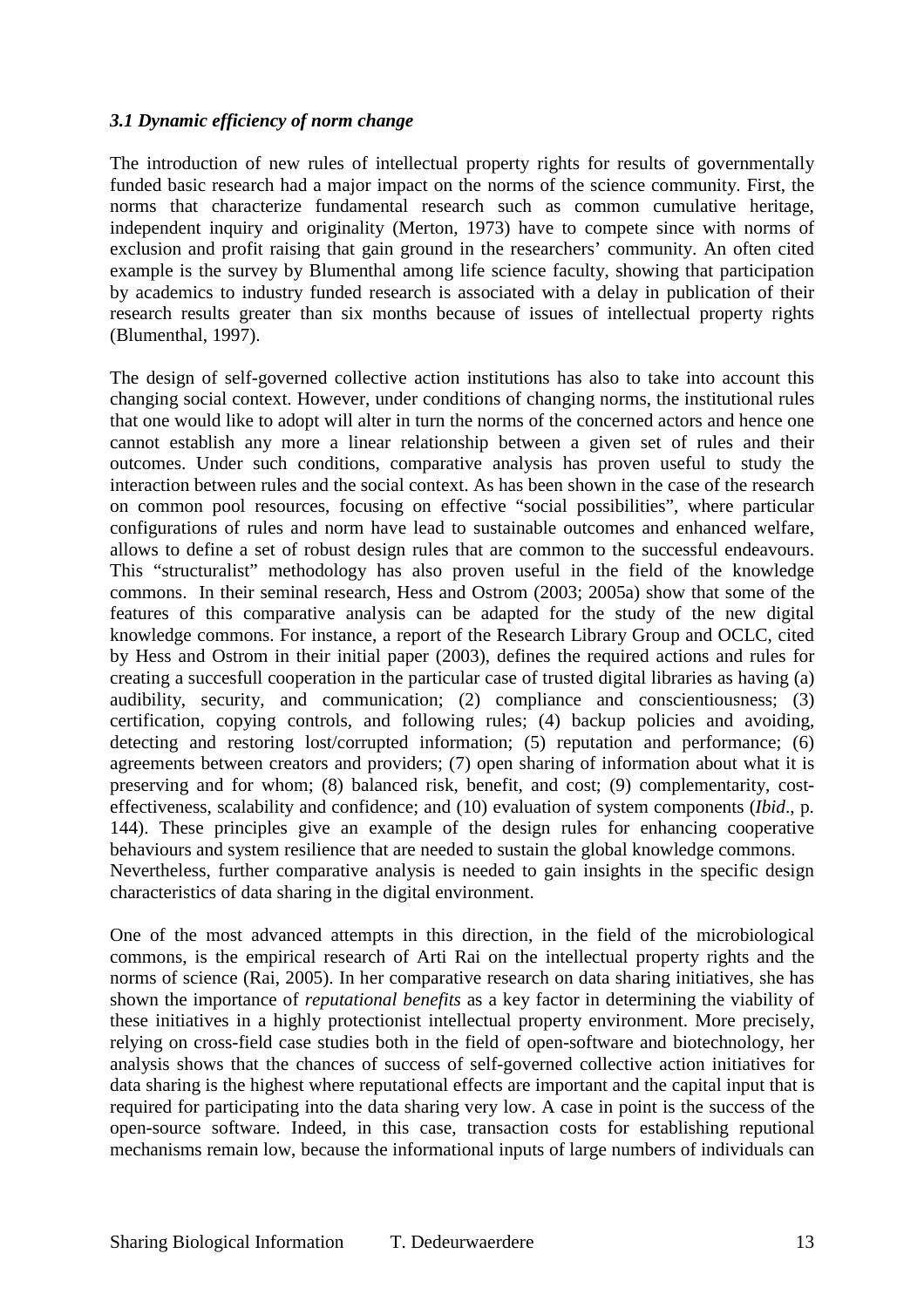be readily evaluated and integrated in the on line environment. In the same time, volunteers must not invest resources for participating other than time.

An important example of data sharing in the field of microbiology that complies with this model is the PIPRA consortium for agricultural biotechnological research for developing countries (Public Sector Intellectual Property Resource for Agriculture)<sup>8</sup>. In this consortium, 21 non-profit institutions (mainly universities) and the US Department of Agriculture have committed themselves to articulating a non-restrictive licensing policy for research oriented towards the developing world. One important policy tool that this consortium aims to promote is to systematically preserve the availability of intellectual property rights for developing countries related research, when licensing technologies to the private sector. According to Rai, it is a good example of a case where the expected reputational benefits outweigh the potential financial loss of data sharing policies. Indeed, as stated by Roger Beachy, one of the initiators of the consortium, "[a]lthough there may be a modest financial cost of taking such a position, the potential benefits in terms of regaining public trust, and ultimately of deploying technologies where they may be needed most, far outweigh the financial or opportunity costs" (Beachy, 2003, p. 473). A related example in the field of low value biotechnology research is a consortium for marker assisted wheat breading (Rai, 2005, p.301). This consortium manages a website that contains research protocols and marker sequences that researchers all over the world can freely access and use.

These cases of low use value present the clearest similarities with the free software model of data sharing. By extension, reputational benefits could also enable data sharing, where there is high uncertainty on the use value of research into microbiology. Here the paradigmatic case is the Human Genome Project, where academic scientists, working with the US National Institutes of Health, agreed not to seek proprietary rights in raw human genome sequence data. As argued by Rai, the presence of potentially high reputational benefits for the involved universities played an important role in the success of the Human Genome Project. Moreover, in this context of uncertain, but potentially high, use value, the likelihood of gain from strategic behaviour is lower than in the context of high-value research. By contrast, another initiative for data sharing, the multilateral agreement on non-restrictive material transfer agreements amongst Technology Transfer Offices, "UBMTA<sup>9</sup>", failed to generate the expected policies. In this case, unlike the scientists working on the Human Genome Project, the university technology transfer offices are motivated in significant part by the desire to increase licensing revenue. Hence reputational effects played only a minor role.

# 3.2 *Dynamic efficiency of change in beliefs*

A second family of models for studying the dynamic relationships between rules and the social context focuses on the historical processes of sustained adaptation in the rules (North, 1990). Here the stake is to analyse the conditions that have lead to an enduring learning process.

Process of social learning over conflicting beliefs also play a key role in the field of the microbiological commons. Some particular hard issues of ongoing discussion are the protection of traditional knowledge, the regulation of "pre-CBD" resources or the discussions

 $8$  www.pipra.org last visited July 2005.

<sup>&</sup>lt;sup>9</sup> UBMTA stands for "Uniform Biological Material Transfer Agreement". It is a voluntary agreement reached in 1995 between university technology transfer offices from more than 100 institutions in the US, but with limited success.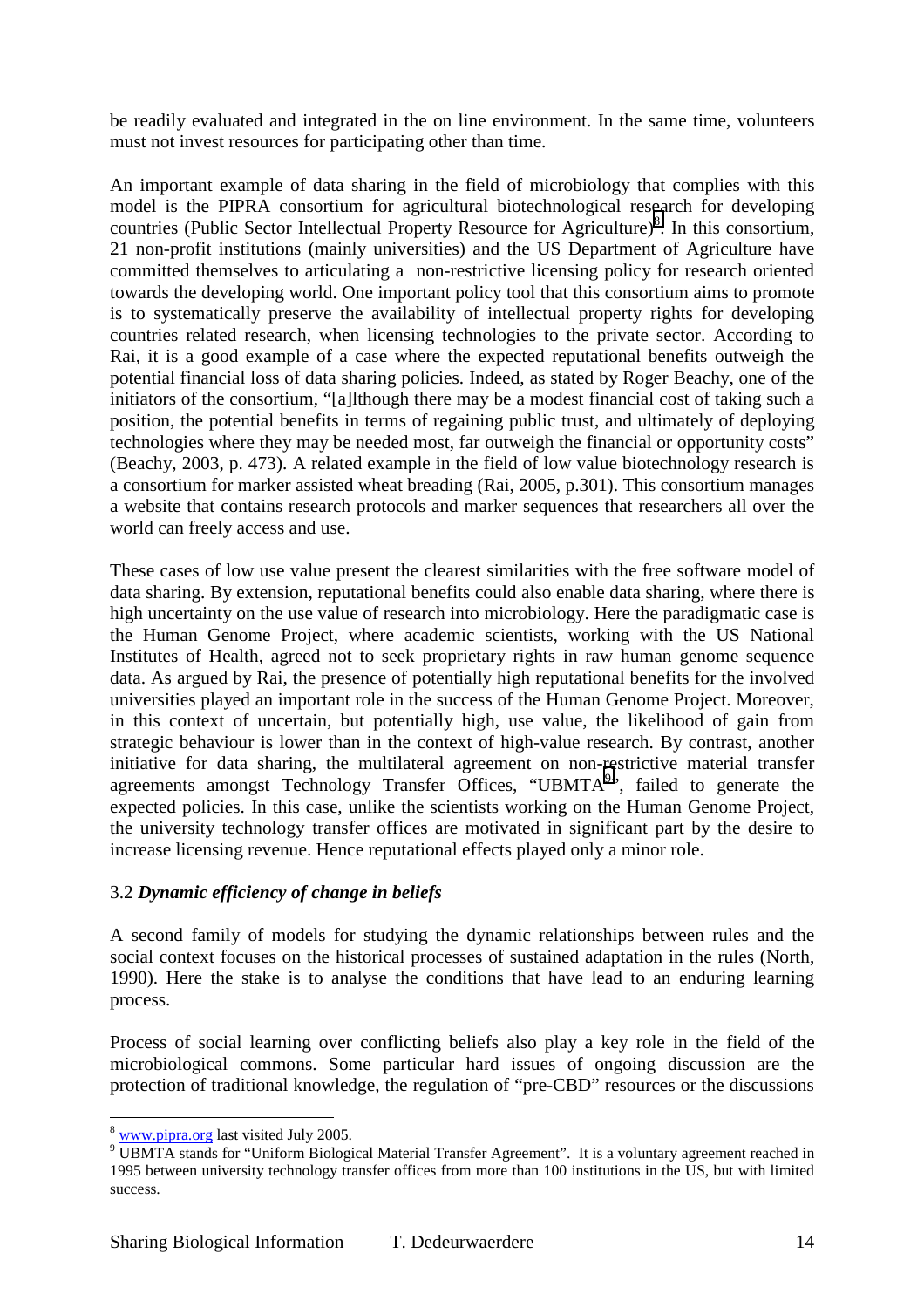about the most appropriate transmission and identification protocols to be used in data sharing. For instance, on the issue of pre-CBD resources, some argue that the rules for governing the flow of resources have to focus on modern germplasm exchange, related to contemporary needs and interests, and that these rules cannot apply to flows of resources from the pre-genomic area that do not longer exist (Fowler, 2004, p. 51). Others however point to the issue of returning equity to countries of origin, especially in the case of biogenetic resources with associated traditional knowledge, or, more simply, to the potential usefulness of repatriation of certain resources to the provider countries as a means of capacity building or strengthening the links between scientific institutions in developing and developed countries (Muller, 2004, pp. 38-40). On the issue of transmission protocols for data sharing, the discussion about the appropriate standard for global data sharing among competing systems, such as Darwin Core or ABCD respectively, is also a complex issue, especially because of the variety of different types of resources that can be exchanged.

The adoption of common institutional rules for data sharing, by a sufficiently broad range of economic actors, will depend on organizing learning processes that allow going beyond these antagonistic beliefs determining the perceptions of what is the most appropriate action to undertake. Within new institutional economics, this influence of beliefs on the behaviour of the economic actors has been modelled in terms of their influence on the change in the perception of action opportunities. In terms of rational action theory, beliefs influence the actors' behaviour through modifying the weights attached to the different outcomes in the pay-off matrix. According to North (1995, pp. 25-26), dynamic efficiency in a context of changing beliefs is determined by a flexible institutional matrix that organizes learning process among the economic actors that allow them to perceive new action opportunities. These new perceptions create in turn an incentive for the actors to engage in a process of "incremental modification of economic and political rules" (*Ibid.*, p. 23-24). For example, organizing a learning process between private companies and local communities on the role of traditional knowledge in local innovation can lead to overcome misunderstanding and opportunistic behaviour and lead to develop new partnerships around issues of common concern.

However, in a situation of controversy over the validity of the antagonistic beliefs, it is not possible to analyze ex ante what learning process will produce the most optimal outcomes. Hence, a more sound endeavour for studying the dynamic efficiency of change in beliefs is to compare historically successful cases of dynamic interaction between rules and beliefs. This method is at the heart of the study of economic history by North, but has more recently also been applied successfully in the study of the regulation of climate change (Haas and McCabe, 2001). Examples of successful design principles that came out of these studies are the independence of the learning process from the policy process, the importance of an institutional mandate of the learning community (*Ibid.*) and the participation by the widest possible community to the learning process, in order to go beyond the blocking by the vested interests (North, 1995).

An interesting example of a successful case of learning within the field of the microbiological commons is the role of the OECD in the establishment of the Global Biodiversity Facility (GBIF). The idea of the creation of the GBIF came out of the discussions organised in the context of the OECD Megascience  $Form<sup>10</sup>$ , an intergovernmental forum where scientific ideas can be exchanged and consensus reached on the best way either to acquire new

<sup>&</sup>lt;sup>10</sup> Now called the OECD Global Science Forum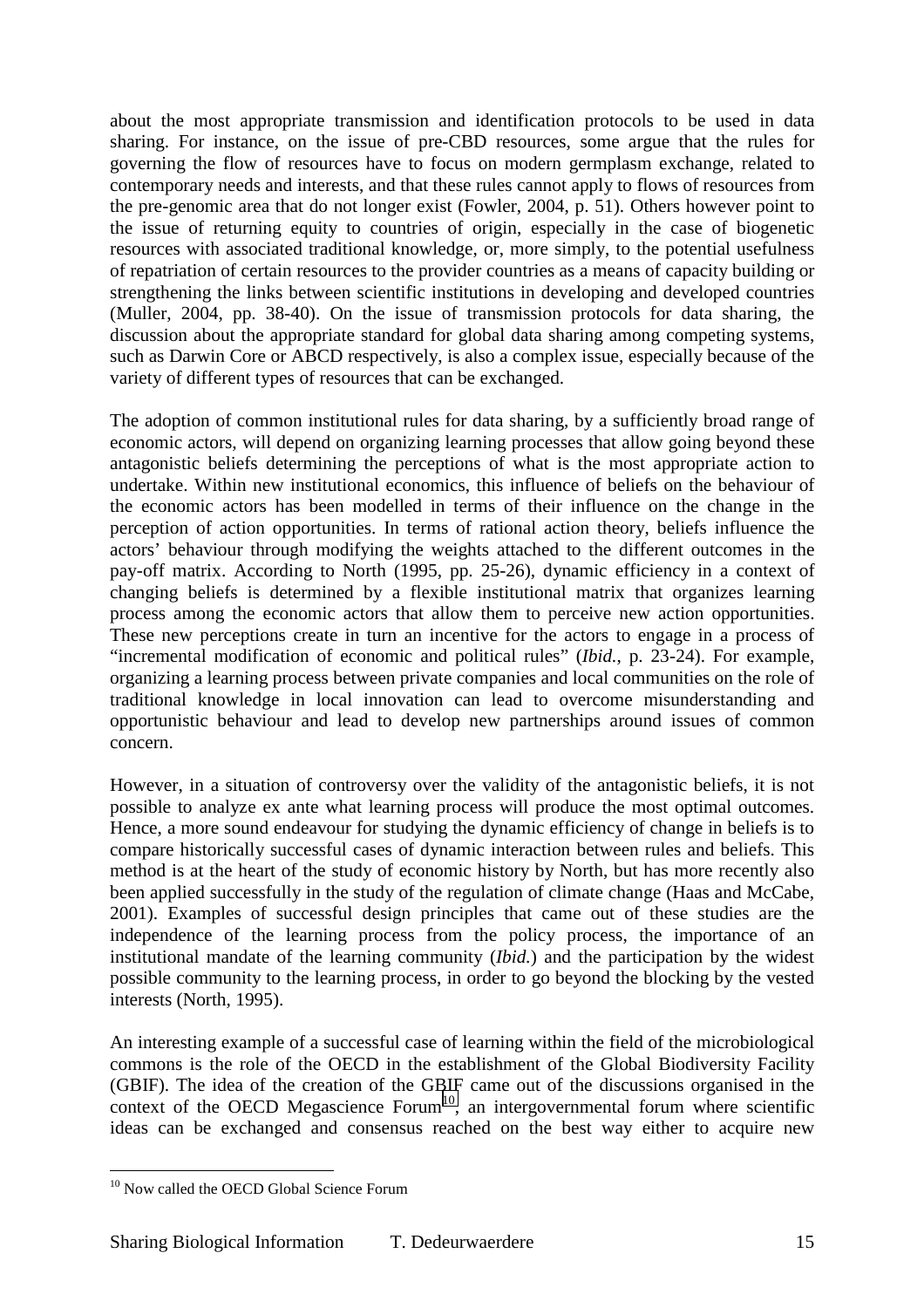knowledge or to take advantage of a significant scientific development (James, 2002, p. 5). The discussions that have lead to the GBIF took place in the Working Group on Biological Informatics between April 1996 and September 1998<sup>11</sup> and allowed to develop new ideas integrating the concerns of two related communities : the already established conservation community on the one hand and the emerging bioinformatics community on the other. As a result of the recommendations of this Working Group, an Interim Steering Committee was set up in 1999 under the auspices of the OECD ministers, which finally lead to the establishment of the GBIF in autumn 2001.

The learning process that has lead to the GBIF can be characterized by (1) the existence of an explicit institutional mandate, through the OECD, for developing new knowledge among different communities and (2) a certain degree of independency of the learning community from the policy process in the different member countries<sup>10</sup>. The criterion of independence seems to be very important in the case of GBIF. Indeed, the initiators of GBIF insisted on the importance of establishing the GBIF secretariat as an autonomous legal entity. This secretariat has been mandated with the task of elaborating its own working programs for coordinating data sharing in the field of biodiversity. For instance, recently the GBIF enlarged its operations to civil society organizations, through opening its data portal to the dissemination of the results of the yearly bird counting in New-York and Berlin Tiergarten.

The real stake however, in the field of the microbiological commons, is to establish learning processes that can generate common understanding on the issues involved in organizing the conditions for downstream use of the data and/or the related biological resources. The GBIF is an interesting example of learning processes, because it is an adaptive organisation and provides some insights into the design rules for dynamic efficiency. However, as stated earlier, it leaves both the ownership rights and the decision rights on the conditions of use of the data and/or the resources to the original data providers. Some institutional learning is already occurring on the issue of downstream applications in other organisations, such as for example in the 1997-1998 Working Group of the US National Institutes of Health (NIH) on the transfer of proprietary research tools in biomedical research. However this and other examples remain organised on an *ad hoc* basis. More research is needed on the functioning of successful and failed instances of enduring processes of interaction between beliefs and rules, so that we can adapt our knowledge of design rules from other fields to the field of the microbiological commons.

# **Conclusion**

 $\overline{a}$ 

The object of this paper is the building of a framework for the analysis of the governance of the microbiological information commons, relying on contemporary insights in new institutional economics. In this paper, we argued for the importance of considering the microbiological information commons both in its aspect of a public good and as a common pool resource, the first referring to its characteristic of being a common stock of ideas, hence

<sup>&</sup>lt;sup>11</sup> The report was published in January 1999. In this report, the sub-group on Biodiversity Informatics of the working group on Biological Informatics recommended the establishment of an international coordinating body and a new data network called the Global Biodiversity Information Facility.

 $10$  These characteristics are also found back in other well studied historical examples of institutional learning, such as in the case of climate change, where the Villach Group played a key role in the organization of an enduring learning process. This group was composed of a group of international climate scientist that worked on the basis of an institutional mandate of the UNEP secretariat at the wake of the 1992 Rio Conference. The Villach Group was transformed in 1993 in an intergovernmental panel that became increasingly dependant of policy pressure and lost some of its credibility in the second half of the 90ies (Haas and McCabe, 2001).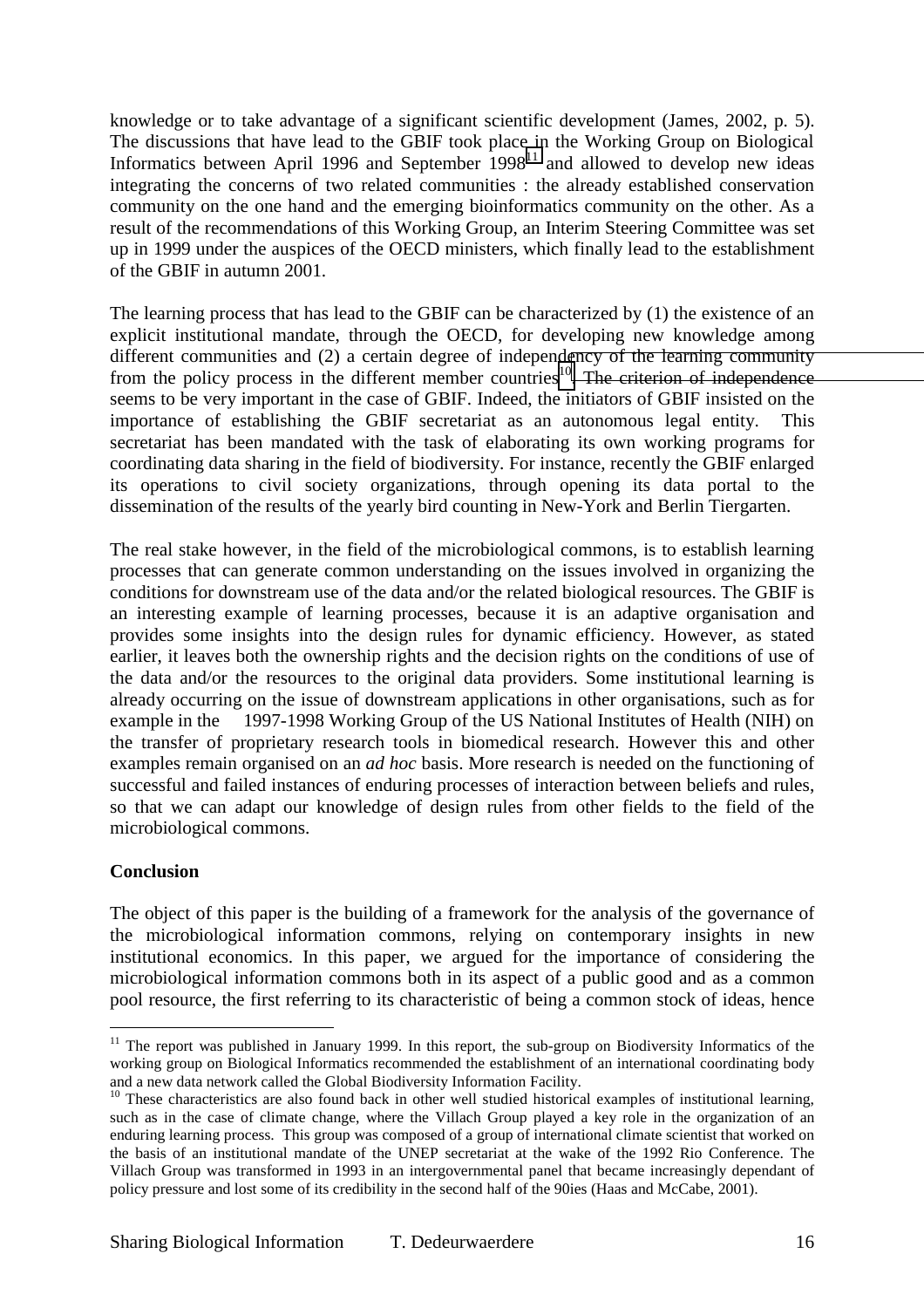non-substractable in nature, and the second to the conditions of the organisation of the information flow, which is depletable.

Innovative proposals have been made to deal with the complex incentive problems related to the organization of the data sharing, especially in a context where the existent networks have to face the increasing pressure of a globalized intellectual property regime. We considered more closely the successful endeavour of the Global Biodiversity Information Facility and the proposals for a two tiered regime for governing the conditions of follow-on use of the data and related biological resources.

The main argument of this paper is the importance of taking into account the dynamic interaction between these proposed institutional rules for data sharing and the changing social context of norms and beliefs. As we attempted to show, this implies to go beyond the assumptions of the static framework of institutional design, which allocates a set of institutional rules to obtain the desired behavioural outcomes. Indeed, there is no *ex ante* optimal solution for institutional design in situations of changing norms and controversial beliefs. However, through comparative research, a robust set of design rules can be defined that enforces norms of cooperation and fosters the emergence of common understandings.

# **References**

- Arzberger P., Schroeder P., Beaulieu A., Bowker G., Casey K., Laaksonen L., Moorman D., Uhlir P., Wouters P. (2004), "Promoting Access to Public Research Data for Scientific, Economic and Social Development", in *Data Science Journal*, Vol. 3, pp. 135-152.
- Beachy R. (2003), "IP Policies and Serving the Public", *Science*, Vol. 299, p. 473.
- Benkler Y. (1998), "The Commons as a Neglected Factor of Information Policy", Remarks at the Telecommunications Policy Research Conference (Sept. 1998), *available at* http://www.benkler.org/commons.pdf (last visited July, 2005).
- Blumenthal D., Campbell E. G., Anderson M. S., Causino N. and Louis K. S. (1997), "Withholding Research Results in Academic Life Sciences: Evidence From a National Survey of Faculty", *The Journal of the American Medical Association*¸ Vol. 277 (15), pp. 1224-1228.
- Brousseau E. (2000), "Processus évolutionnaires et institutions: quelles alternatives à la rationalité parfaite? ", in Revue économique, Vol. 51, No 5, pp. 1185-1213.
- Brousseau E. (2005), "Multilevel Governance of the Digital Space: Does a "second rank" Institutional Framework exist?", working paper at [www.brousseau.inf,](http://www.brousseau.inf/) last visited august  $31<sup>st</sup>$  2005.
- Demsetz H. (1967), "Towards a Theory of Property Rights", *American Economic Review*, Vol. 62, pp. 347-359.
- Denzau A.T. and North D.C. (1994), "Shared Mental Models: Ideologies and Institutions", in *Kyklos*, Vol. 47, pp. 3-31.
- Eckersley P. *et al.* (2003), "Neuroscience Data and Tool Sharing", in *Neuroinformatics Journal*, Vol. 1 (2), pp.149-165.
- Eggerston Th. (1990), *Economic Behavior and Institutions*, Cambridge University Press, Cambridge.
- Fowler C. (2004), "Diversity and Protectionism. Use of genebanks: Trends and Interpretations", presentations made at the World Food Day 2004, pp. 49-51.
- Haas P. (1990), *Saving the Meditarranean*, Columbia University Press, New York.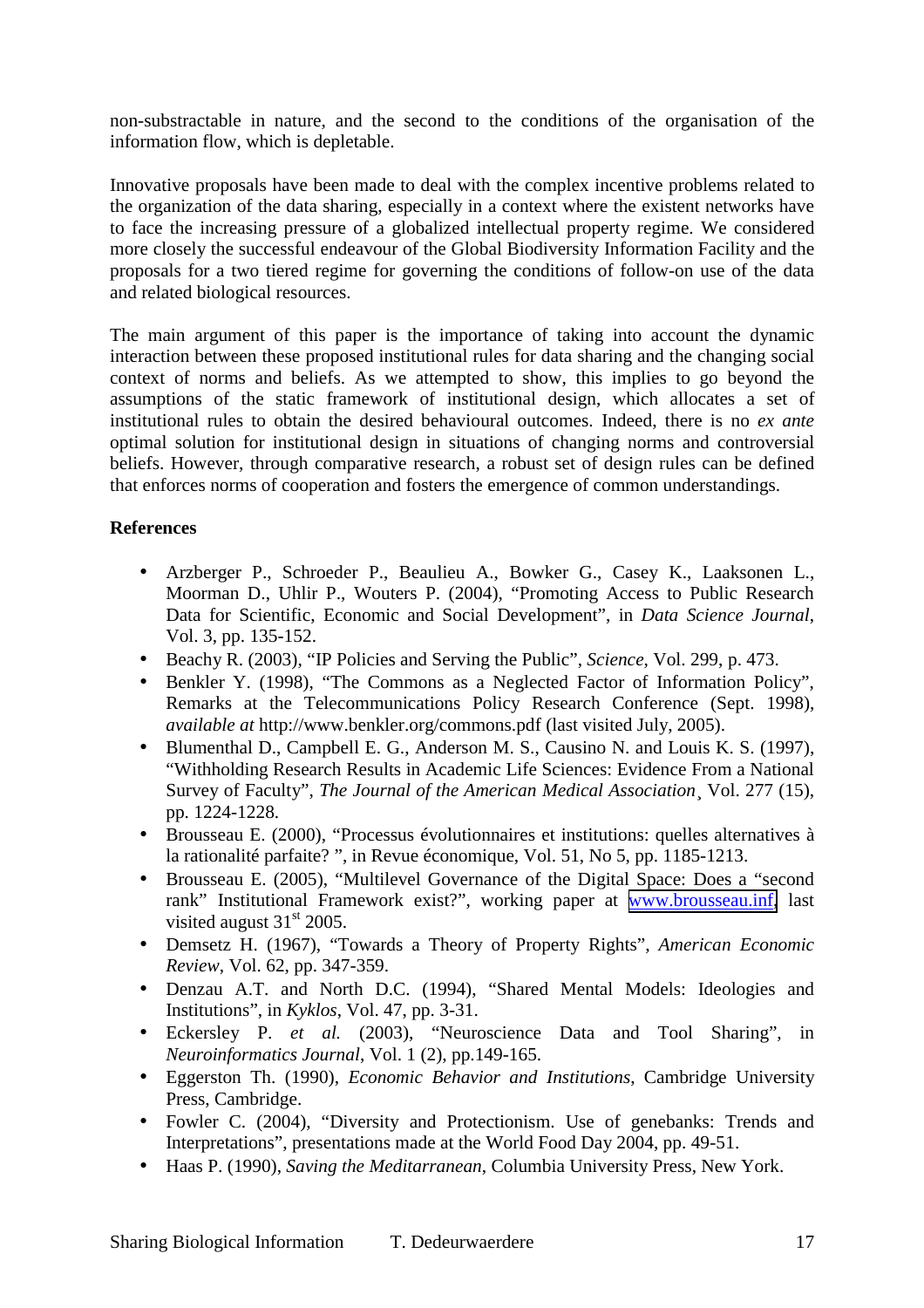- Haas P.M. and McCabe D. (2001), "Amplifiers or dampeners: international institutions and social learning in the management of global environmental risks", *in Learning to Manage Global Environmental Risks:* MIT Press, Cambridge (MA), Vol. 1, pp. 323-348.
- Heller M. and Eisenberg R. (1998), "Can Patents deter Innovation? The Anticommons in Biomedical Research", in *Science*, Vol. 280(5364), pp. 698-701.
- Heller M.A. (1998), "The Tragedy of the Anticommons: Property in Transition from Marx to Markets", in *Harvard Law Review*, Vol. 111, pp. 621-688.
- Hess Ch. and Ostrom E. (2003), "Ideas, Artifacts, and Facilities: Information as a Common-Pool Resource", in *Law and Contemporary Problems*, Vol. 66(1-2), pp. 111- 146.
- Hess Ch. and Ostrom E. (2005a), "A Framework for Analyzing the Knowledge Commons", in Ostrom E. and Hess Ch., *Understanding Knowledge as a Commons*, forthcoming.
- Hess Ch. and Ostrom E. (2005b), "A Framework for Analyzing Governance and Collective Action in the Microbiological Commons", paper presented at the Workshop on "Exploring and Exploiting the Microbiological Commons", July 7-8, 2005.
- James E. (2002), "*Establishing International Scientific Collaborations : Lessons learned from the Global Biodiversity Information Facility*", Report to the Sixth Meeting of the OECD Global Science Forum.
- Kaul I., Conceiçao P., Le Goulven K., Mendoza R.U. (eds.) (2003), *Providing Global Public Goods. Managing Globalization*, Oxford University Press, New York / Oxford.
- Knight J. and North D. (1997), "Explaining Economic Change: The Interplay Between Cognition and Institutions", in *Legal Theory*, Vol. 3, pp. 211-226.
- Lessig L. (1999), "Code and the Commons", Keynote Address at the Conference on Media Convergence, held at Fordham University Law School (Feb. 9, 1999), *available at* http://cyber.law.harvard.edu/works/lessig/fordham.pdf (last visited July, 2005).
- Merton R.K. (1973), "The Normative Structure of Science", in storer NW (ed), *the Sociology of Science*, University of Chicago Press, Chicago, pp.267-278.
- Muller M.R. (2004), "An Analysis of the Implementation of Intellectual Property Rights on the Global Biodiversity Information Facility", Working paper of the Global Biodiversity Information Facility, Copenhagen, 43pp.
- North D.C. (1990), *Institutions, Institutional Change and Economic Performance*, Cambridge University Press, Cambridge.
- North D.C. (1995), "The new institutional economics and third world development", in Harris J., Hunter J. and Lewis C. M. (eds.), *The New Institutional Economics and Third World Development*, Routledge, London/New-York, pp. 17-26.
- OECD (2001), "Biological Resource Centres Underpinning the future of Life Sciences and Biotechnology", *OECD Science & Information Technology*, Vol. 7, pp.1-68 (69 pages).
- Oldham P. (2004), "Global Status and Trends in Intellectual Property Claims: Genomics, Proteomics and Biotechnology", Centre for Economic and Social Aspects of Genomics, 60pp.
- Ostrom E. (1986), "An Agenda for the Study of Institutions", in *Public Choice*, Vol. 48, pp. 3-25.
- Ostrom E. (1998), "A Behavioral Approach to the Rational Choice Theory of Collective Action", in *American Political Science Review*, Vol. 92(1), pp. 1-22.
- Rai A. (2005), "Proprietary Rights and Collective Action: The Case of Biotechnology Research with Low Commercial Value", in K. Maskus and J. Reichman (eds.),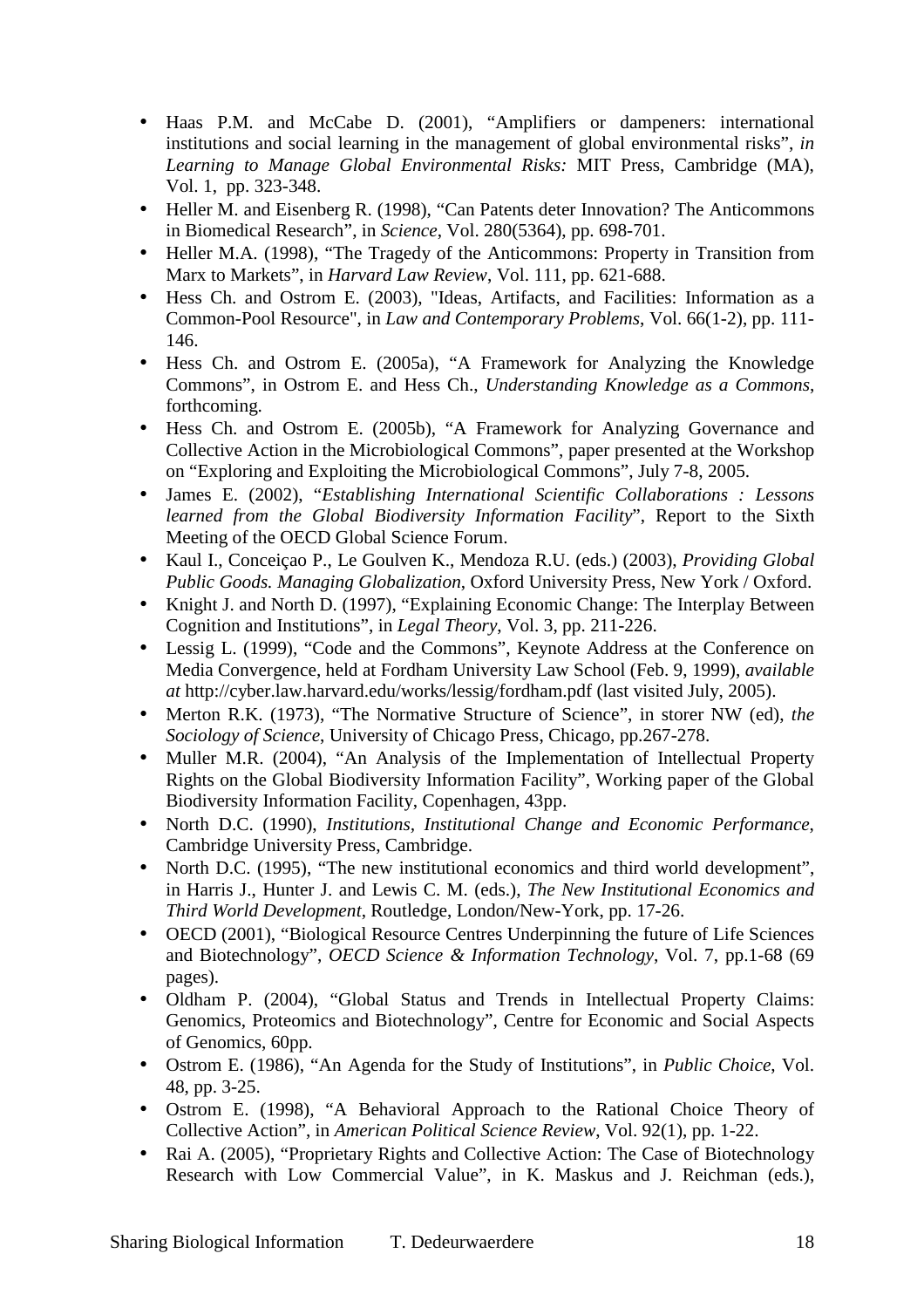*International Public Goods and Transfer of Technology*, Cambridge University Press, Cambridge, pp. 288-306.

- Rai A. K . (1999), « Regulating Scientific Research : Intellectual Property Rights and The Norms of Science », *Northwest University Law Review*, Vol. 77, pp. 77-152.
- Rai A.K. and Eisenberg R.S. (2003), "Bayh-Dole Reform and the Progress of Biomedicine", Vol. 66, ,°1/2, *Law and Contemporary Problems*, pp. 289-314.
- Reichman J. (2002), "Database Protection in a Global Economy", *Revue Internationale de Droit Economique*, pp. 455-504.
- Reichman J. and Uhlir P.F. (1999), *Database Protection at the Crossroads: Recent Developments and Their Impact on Science and Technology*¸ Berkeley Technology Law Journal, 14(2), Vol. 793, pp. 799-821.
- Reichman J. and Uhlir P. (2003), "A Contractually Reconstructed Research Commons for Scientific Data in a Highly Protectionist Intellectual Property Environment", *Law & Contemporary Problems*, Vol. 66, pp. 315-440.
- Schlager E. and Ostrom E. (1993), "Property Rights Regimes and Coastal Fisheries: An Empirical Analysis", in T.L. Anderson, R.T. Simmons (eds.), *The Political Economy of Customs and Culture: Informal Solutions to the Commons Problem*, Rowman and Littlefield, Lanham (MD), pp. 13-41.
- Smith R., Thorsteindottir H., Daar S.A., Singer P.A. (2004), "Genomics knowledge and equity: a global public goods perspective on the patent system", in *Bulletin of the World Health Organization*, pp. 384-389.
- Stiglitz J, Orszag P.R. and Orszag J.M. (2000), **"**The Role of Government in a Digital Age", Report for the Computer and Communications Industry Association, United **States**
- Williamson A.R. (1998), "Access to Data and Intellectual Property", in *Patents and Technology Transfer*, American Society for Microbiology, pp. 9-11.
- Young O. (2001), «The Behavioral Effects of Environmental Regimes: Collective-Action vs. Social-Practice Models », *International Environmental Agreements : Politics, Law and Economics*, Vol. 1, pp. 9-29.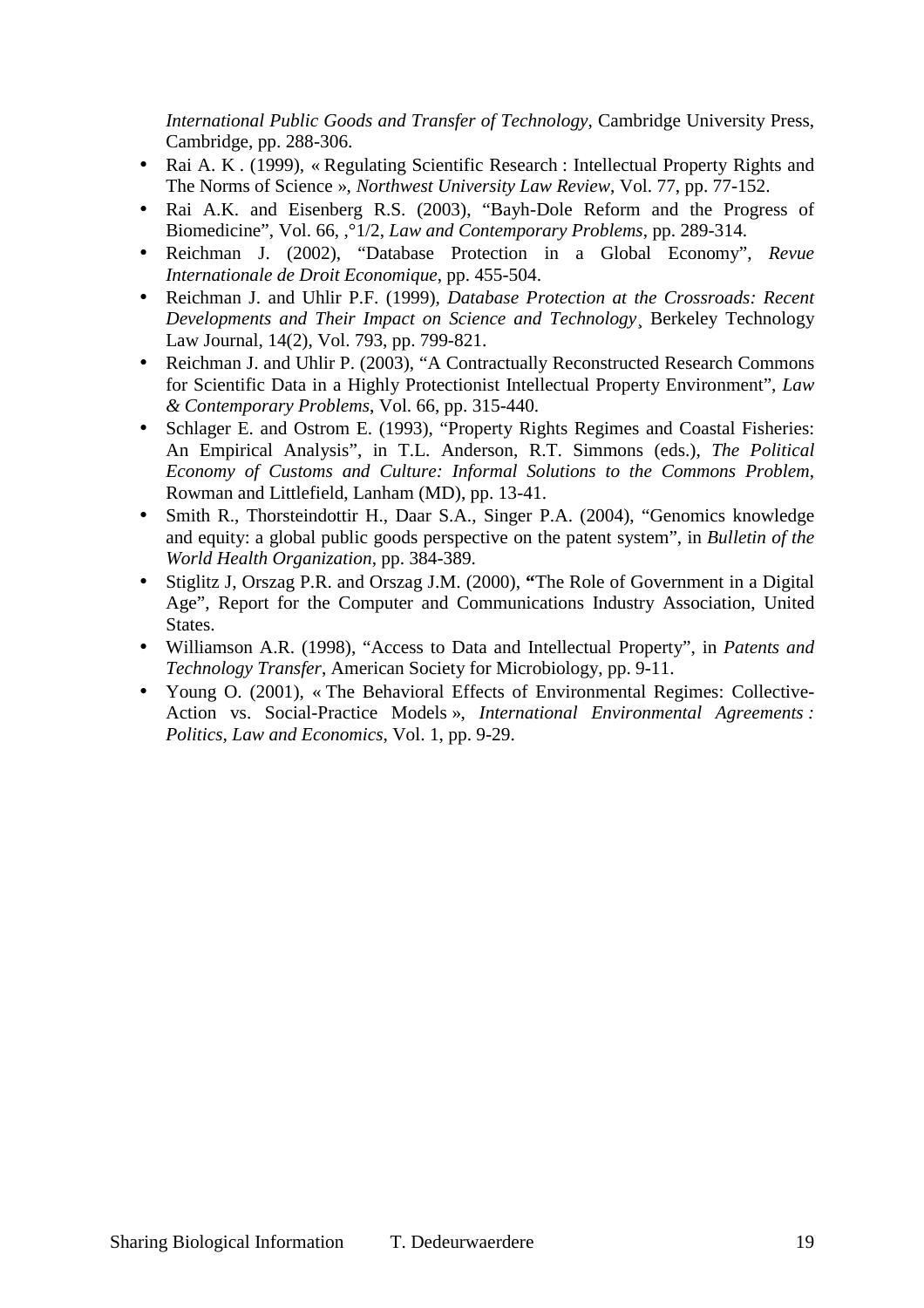

Figure 1. The GBIF Model of data sharing (figure of the author).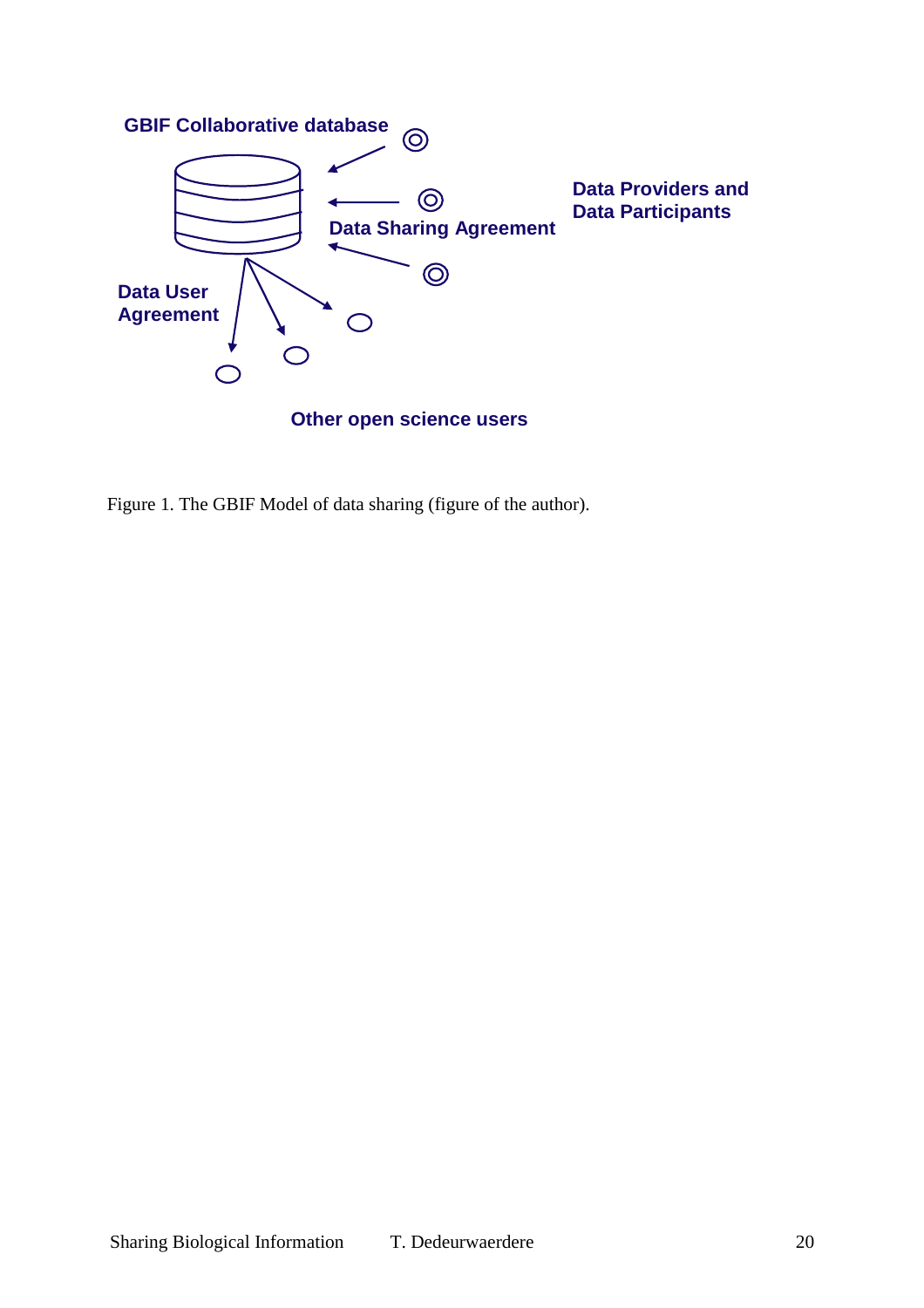

Figure 2. A two tiered system for data sharing based on the transfer of property to a collective licensing organization (source of the figure : Elckersley *et al.*, 2003).